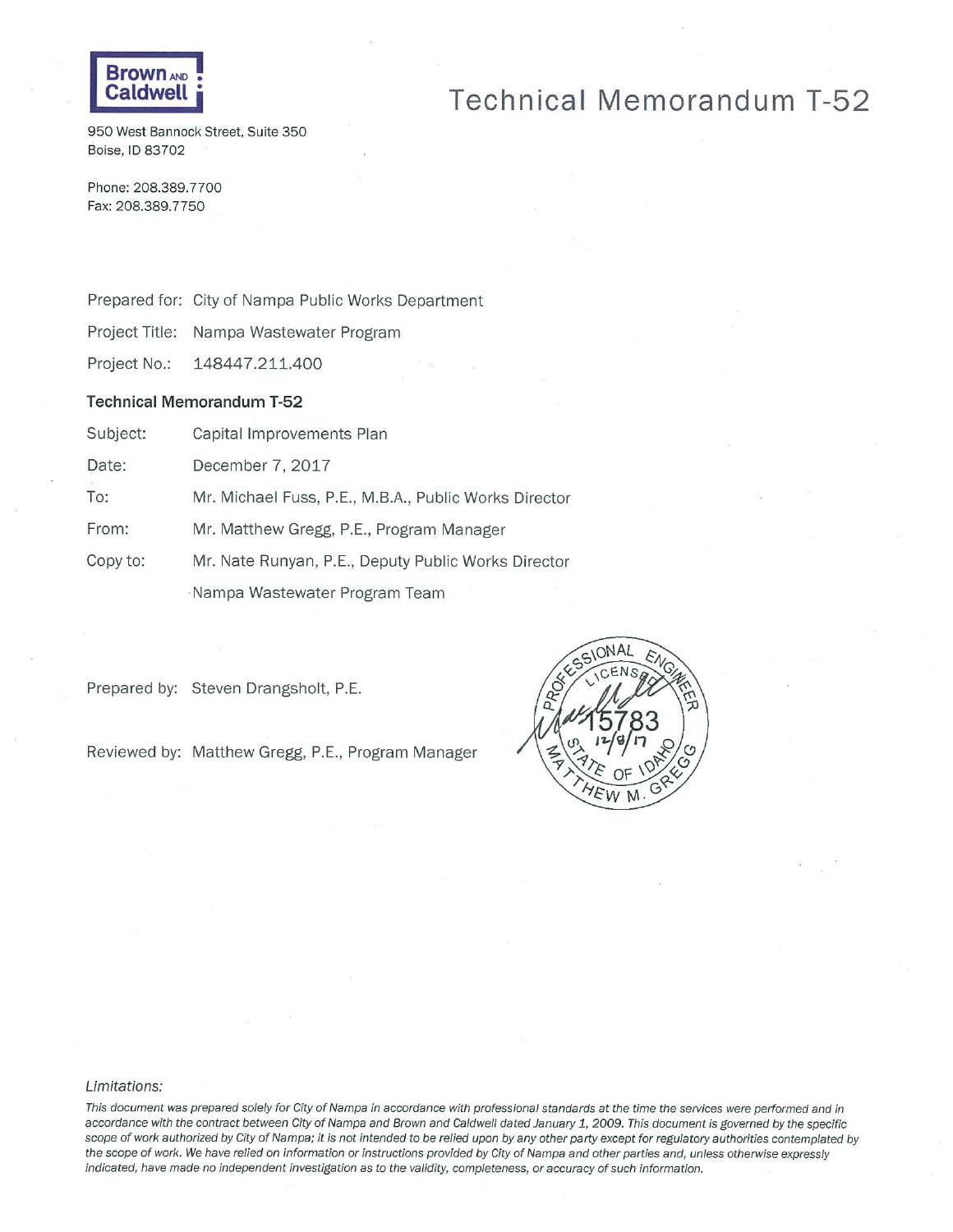## Section 1: Introduction

The City of Nampa (City) is evaluating alternatives to manage its wastewater discharge to address increasingly stringent water quality regulations, aging infrastructure, and growth within the City. Upgrades to the Nampa Wastewater Treatment Plant (WWTP) are needed to meet the requirements of these drivers. The purpose of this technical memorandum (TM) is to document the initial implementation approach and potential capital improvements plans for the Preferred Alternative based on the outcomes of *TM T-47 Liquids Stream Alternatives BCE, TM T-51 Biosolids End Use Alternatives BCE*, and *TM T-50 Existing Asset Investment Evaluation*.

The City has elected to use a phased approach to constructing upgrades at the Nampa WWTP, which was initially described in *TM T-01 Nampa WWTP Phasing Recommendations*. Building on these initial recommendations, this TM includes several discussions relevant to the phased delivery of the needed upgrades to the Nampa WWTP including project phasing, project packaging, project delivery methods, programmatic contingency development, and the capital improvements plans presentation. Several of these discussions are included to document the current understanding of the conditions for use in future phases of project delivery. Others, such as the programmatic contingency and capital improvements plan, will provide the foundation from which the City's Wastewater Program will be further developed

# Section 2: Preferred Alternative for Nampa WWTP Upgrades

The City's facility planning process evaluated needed upgrades for the Nampa WWTP to meet the demands associated with increasingly stringent water quality regulations, aging infrastructure, and growth within the City. These were evaluated in several TMs including *TM T-47 Liquids Stream Alternatives BCE, TM T-51 Biosolids End Use Alternatives BCE*, and *TM T-50 Existing Asset Investment Evaluation*. Each of these TMs recommended capital improvements at the Nampa WWTP. In combination, these upgrades represent the Preferred Alternative for upgrades to the Nampa WWTP and constitute approximately \$135M in capital costs.

The Preferred Alternative [\(Figure 1\)](#page-3-0) includes the following projects at the Nampa WWTP:

- Repair the Headworks process equipment and heating, ventilating, and air conditioning (HVAC) system
- Repair the Primary Clarifier 1 structure, mechanism, and sludge pumps
- Repair Primary Clarifiers' 2 and 3 mechanisms
- Repair primary effluent pump station pumps 1, 2, and 3
- Construct Aeration Basin #4
- Install internal mixed liquor recycle pumps and piping
- Construct a new Blower Building
- Replace Final Clarifiers' 1, 2, and 3 mechanisms
- Construct Final Clarifier #4
- Replace return activated sludge (RAS) Pumps 1, 2, 3, and 4
- Replace the waste activated sludge (WAS) Pumps and RAS Piping

**Brown AND Caldwell** 1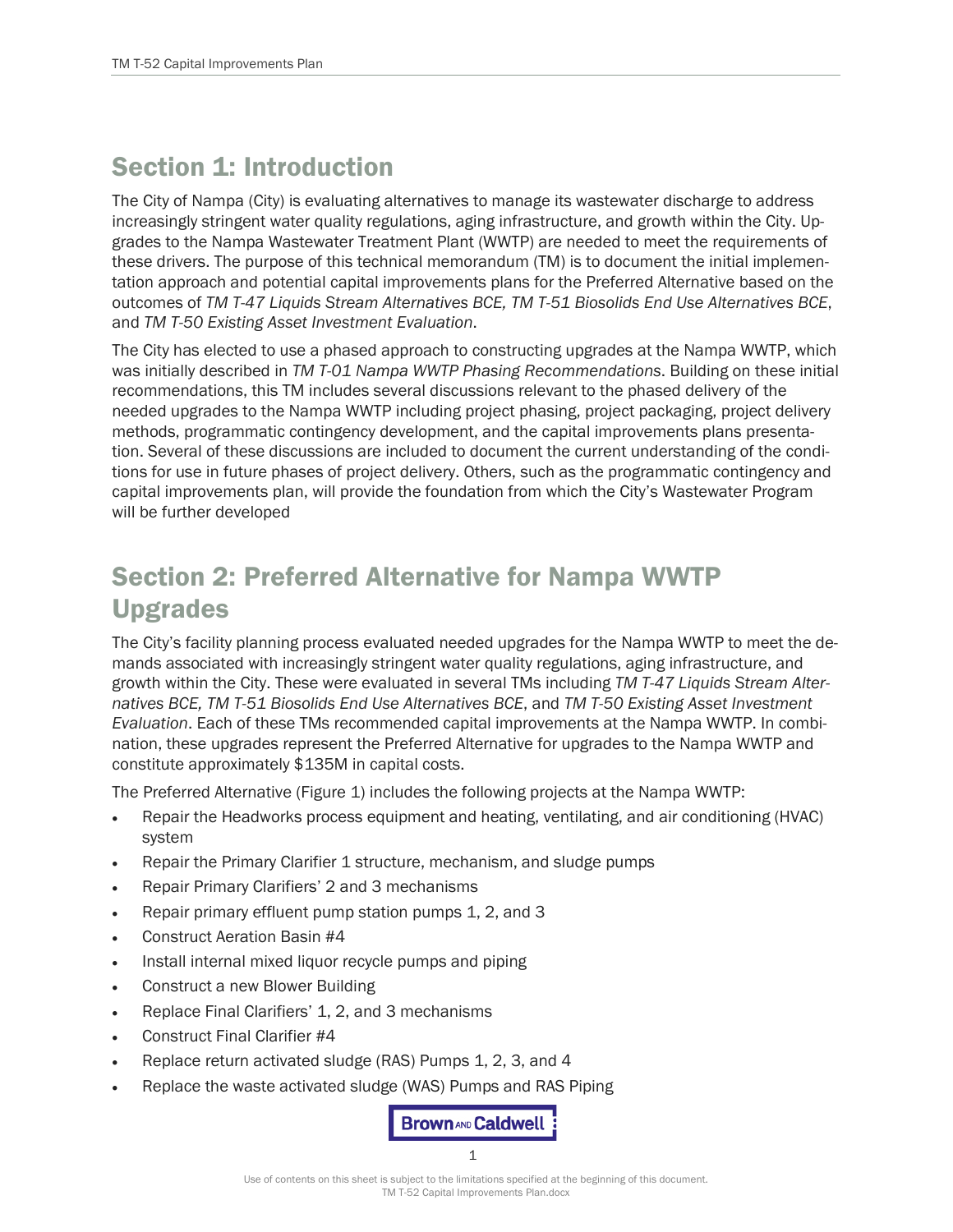- Construct a sidestream struvite treatment process
- Construct a tertiary filtration system including a pump station
- Construct an ultraviolet disinfection system to meet Class A recycled water standards
- Construct an effluent pump station and forcemain to convey Class A recycled water to industrial users
- Construct an effluent pump station and forcemain to convey Class A recycled water to irrigation users
- Replace the Post Aeration Basin Process including structure and blower
- Construct primary sludge thickening
- Construct Primary Digester #5 and the corresponding relocation of the waste gas burner
- Expand the Solids Handling Facility
- Construct a new Laboratory Building with additional administrative space
- Repair Primary Sludge Pumps 1, 2, and 3
- Repair Primary Digester #1
- Repair Digester Mixing Pumps 1, 2, and 3
- Repair Digester Recirculation Pumps 3 and 4
- Replace motor control centers (MCCs) 1A, 1B, 4, 6, 7, and 10



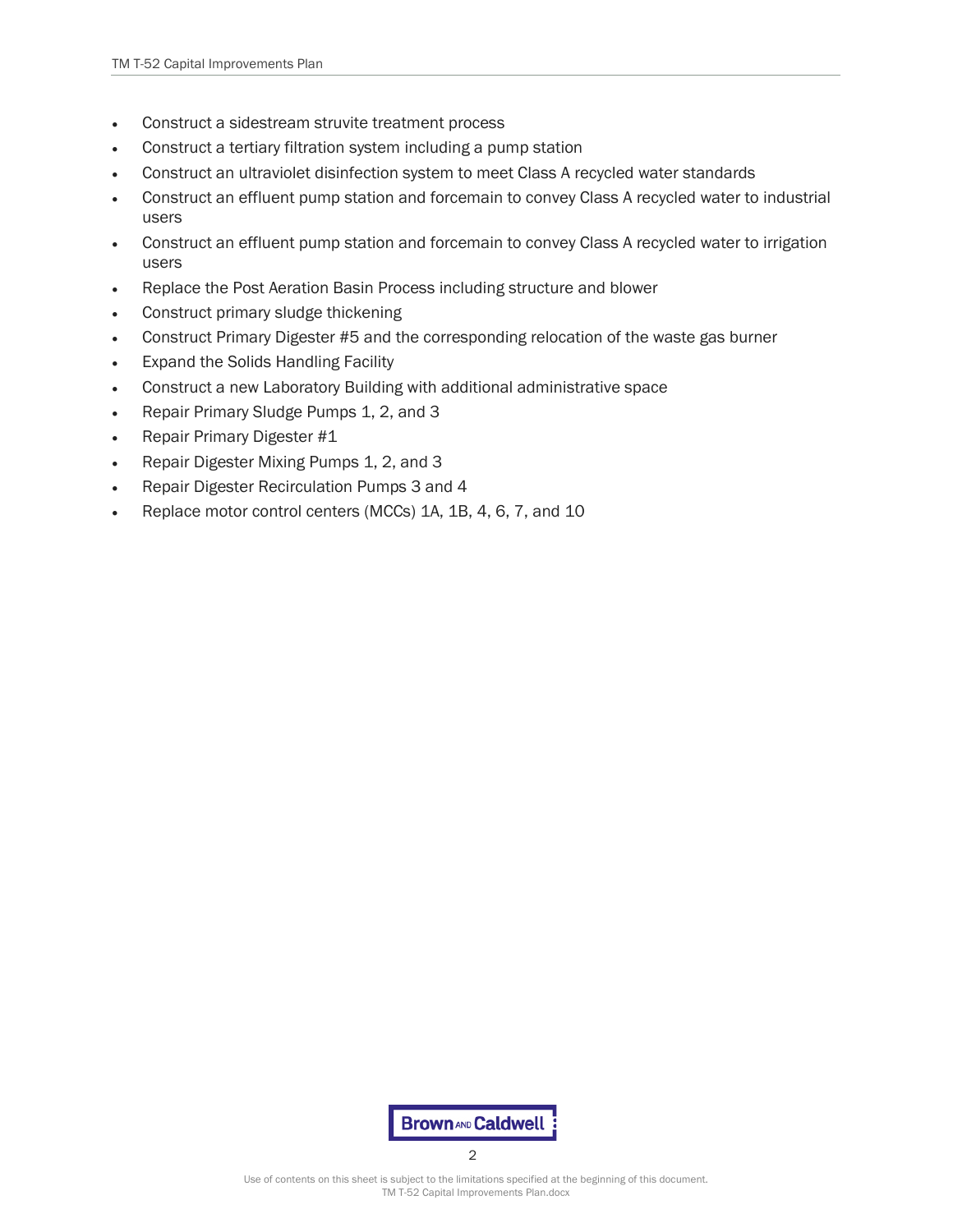

#### **LEGEND**

<span id="page-3-0"></span>

3

Figure 1. Preferred alternative

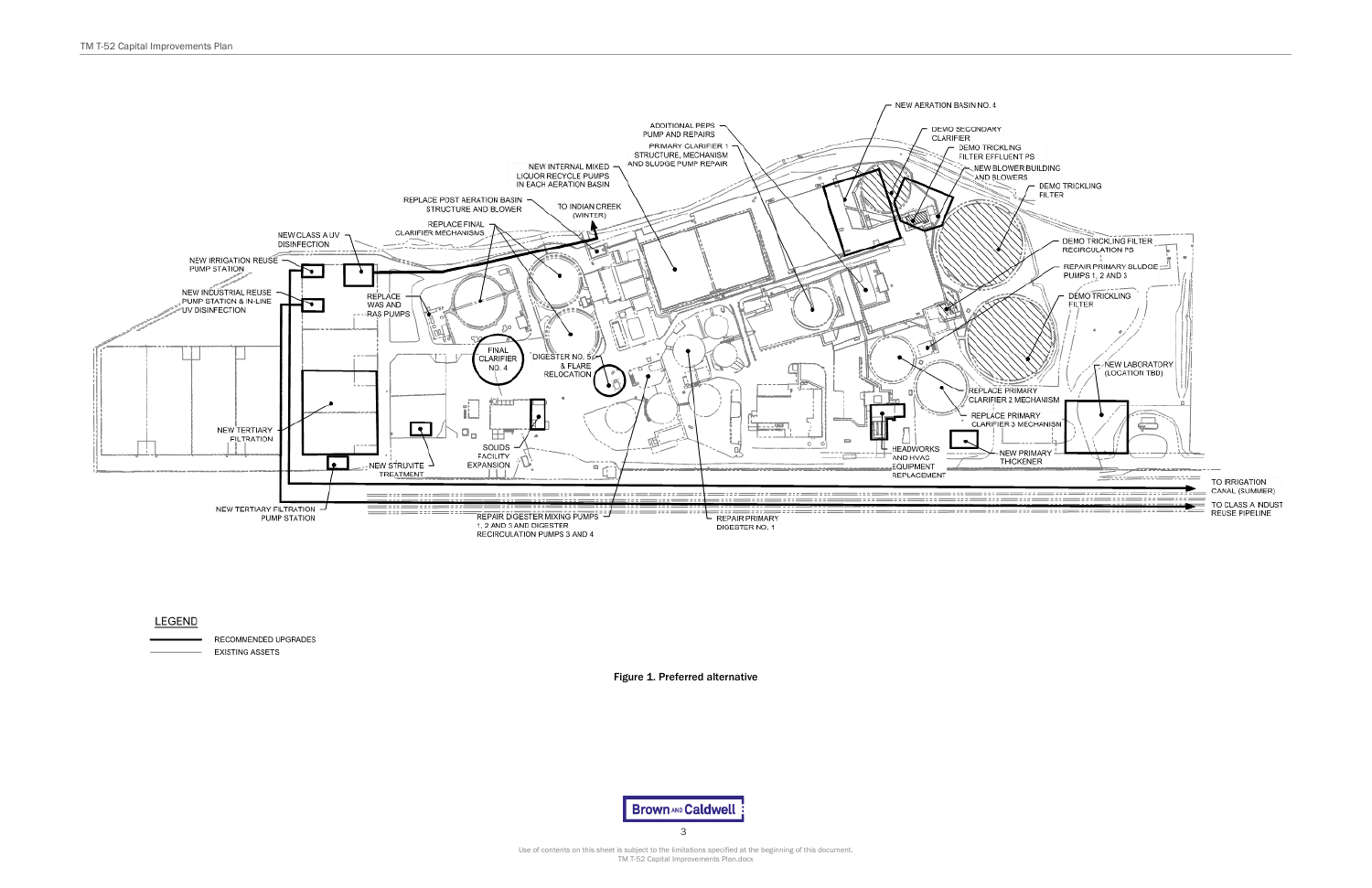# Section 3: Project Phasing

The *Liquids Stream Alternatives Business Case Evaluation* (BCE) showed Alternatives 2 and 2.5 as the lowest cost alternatives for meeting the City's objectives and critical success factors. Subsequent discussions with the Nampa City Council directed the team to pursue the development of a recycled water program with the intent to reuse as much water as possible. The Preferred Alternative discussed in Section 2 represents the capital improvements needed for this approach.

Many of the upgrades associated with the Preferred Alternative are needed to meet the City's final effluent total phosphorus limit, which becomes effective in 2026. However, the impetus for creating the full recycled water program is the new effluent temperature limit, which does not become effective until 2031. Acknowledging that there are potential benefits with developing the recycled water program early given the interest from the potential irrigation users, the City was interested in evaluating the preferred project phasing approach, which is described in the following sections

## 3.1 Problem Statement

How should the upgrades at the Nampa WWTP to develop a recycled water program be phased?

## 3.2 Current and Projected Condition

The current and projected conditions are consistent with those presented in *TM T-47 Liquids Stream Alternatives BCE.*

## 3.3 Alternatives

Two project phasing options were considered as part of this evaluation.

## 3.3.1 Option 1: Phase II Upgrades Only

Under Option 1, all the upgrades recommended in *TM T-47 Liquids Stream Alternatives BCE* would be implemented by 2026, in what is known as the Phase II Upgrades. This timeline would allow for the full recycled water program to be implemented by this time.

## 3.3.2 Option 2: Phase II and Phase III Upgrades

Under Option 2, only the upgrades needed to meet the final effluent total phosphorus limit would be completed by 2026 (Phase II). Following the Phase II Upgrades, the pump stations, pipelines, and conversion to total nitrogen removal needed to support the full recycled water program would be constructed by 2031, in what is known as the Phase III Upgrades.

## 3.4 Alternatives Screening

Both alternative capital delivery approaches were considered viable and thus evaluated further in the BCE.

## 3.5 Comparative Analysis

The comparative analysis compares the net present value (NPV) for each project phasing option. This analysis accounts for both capital and operating and maintenance costs as well as the risk and benefit costs associated with each option.



 $\Delta$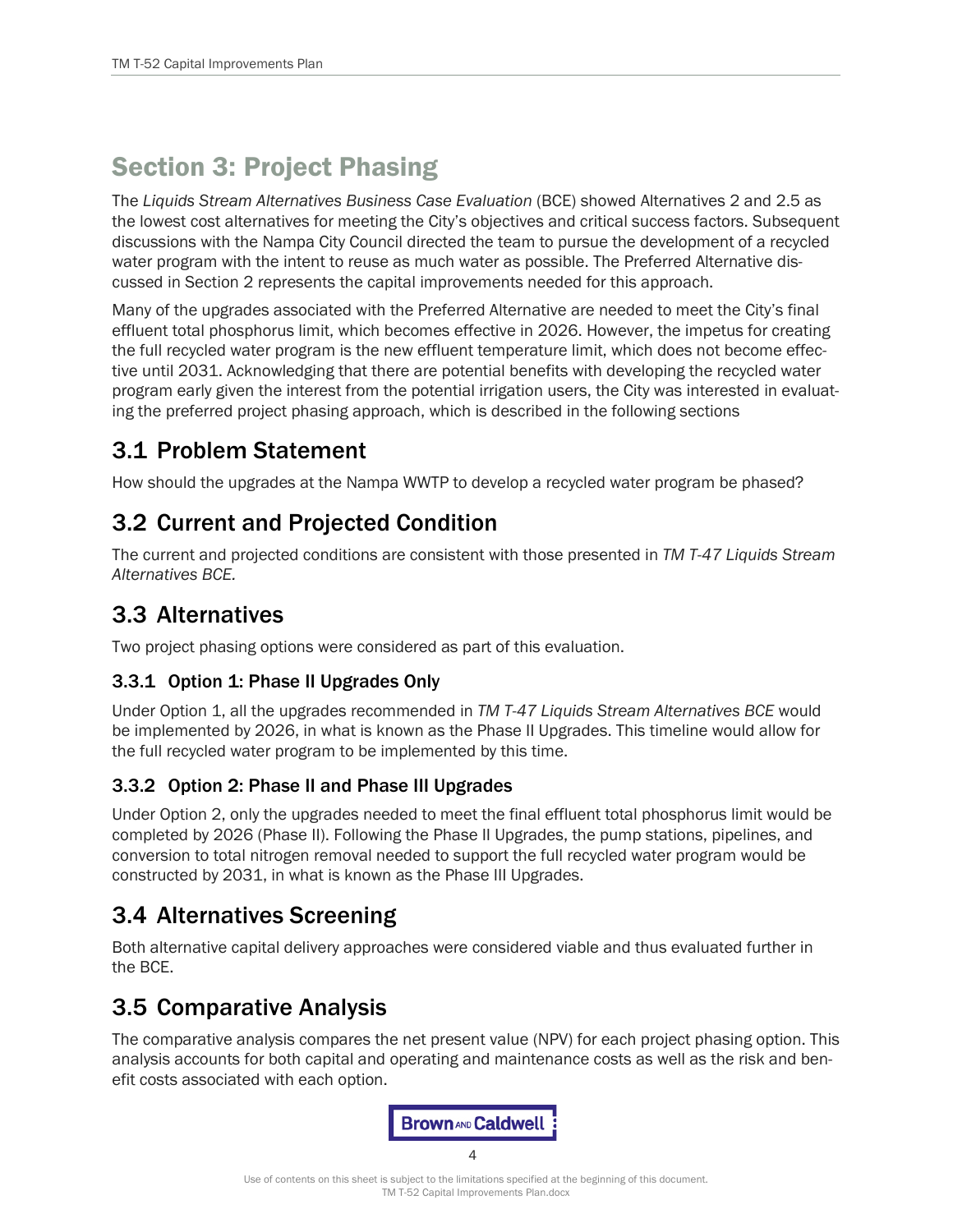## 3.5.1 Capital Costs

Capital cost estimates and assumptions for Alternative 2.5 are documented in *TM T-47 Liquids Stream Alternatives BCE.* The total capital cost of Option 1 and Option 2 are identical at \$120.9M; however, the timing of capital costs is impacted by the escalation rate (4.94 percent) and discount rate (2.80 percent). Option 1 assumes that all capital upgrades are completed by 2026, whereas Option 2 includes a third delivery phase for fully developing the recycled water program, which accounts for approximately \$11.9M in capital improvements.

#### 3.5.1.1 Operation and Maintenance

Operation and maintenance estimates and assumptions for Alternative 2.5 are documented in *TM T-47 Liquids Stream Alternatives BCE.* Due to the timing of each option, these costs differ over the analysis period because fewer facilities are operating under Option 2 for 5 years (2026–2031). The total operation and maintenance cost of each option, using an analysis period of 2018–2040 is:

- Option  $1 = $152.3M$
- Option 2 = \$149.3M

#### 3.5.2 Risk

The majority of the risks evaluated as part of TM T-47 are equally applicable to Options 1 and 2 and are thus not considered as part of this evaluation. One risk between options remains differential: the risk of the initial contract with the canal company for discharging Class A water. During development of the *Liquids Stream BCE*, the team estimated the risk of not being able to negotiate the initial contract as 50 percent. This risk would apply to Option 2 only, and its consequence would be constructing a temperature mitigation system. The capital and annual operation and maintenance cost of the temperature mitigation system are \$15.5M and \$1.1M, respectively. This risk is detailed in [Table 1.](#page-5-0)

<span id="page-5-0"></span>

| <b>Table 1. Risk Summary</b>                                         |                                                                                                                                                                                         |                                                                                                                                                                                                              |                                                                                  |             |                                                            |                                                                 |  |  |  |  |  |  |  |
|----------------------------------------------------------------------|-----------------------------------------------------------------------------------------------------------------------------------------------------------------------------------------|--------------------------------------------------------------------------------------------------------------------------------------------------------------------------------------------------------------|----------------------------------------------------------------------------------|-------------|------------------------------------------------------------|-----------------------------------------------------------------|--|--|--|--|--|--|--|
| <b>Risks</b>                                                         | <b>Description</b>                                                                                                                                                                      | <b>Consequence</b>                                                                                                                                                                                           | <b>Assumptions</b>                                                               | Probability | Cost                                                       | <b>Timing</b>                                                   |  |  |  |  |  |  |  |
| Unable to nego-<br>tiate initial con-<br>tract with canal<br>company | Delay in constructing pipe-<br>line and pump station to<br>convey flow to irrigation<br>canal results in a failed ne-<br>gotiation with canal com-<br>pany to accept Class A wa-<br>ter | <b>Construct temperature</b><br>mitigation system in-<br>volving chillers and<br>cooling towers to meet<br><b>National Pollutant Dis-</b><br>charge Elimination Sys-<br>tem (NPDES) permit re-<br>quirements | Capital cost:<br>\$15.5M<br>Annual operation<br>and maintenance<br>costs: \$1.1M | 50%         | Capital: \$7.8M<br>Operation and<br>maintenance:<br>\$550k | Capital cost from<br>2026-2031<br>Annual cost from<br>2031-2040 |  |  |  |  |  |  |  |

The total risk cost for each option, using an analysis period of 2018–2040, follows:

- Option  $1 = $0$
- Option  $2 = $13.3M$

#### 3.5.3 Benefits

There is little difference in benefits between Options 1 and 2 due to the timing of Class A water for irrigation reuse and the value it represents. The total volume during a 6-month period is approximately 8,960 acre-feet. The current water rental rate is \$17 per acre-foot based on available information provided by the Idaho Water Resources Board for the Water Supply Bank and equates to an annual benefit cost of approximately \$152,000 for the irrigation reuse portion of this benefit cost.



Use of contents on this sheet is subject to the limitations specified at the beginning of this document. TM T-52 Capital Improvements Plan.docx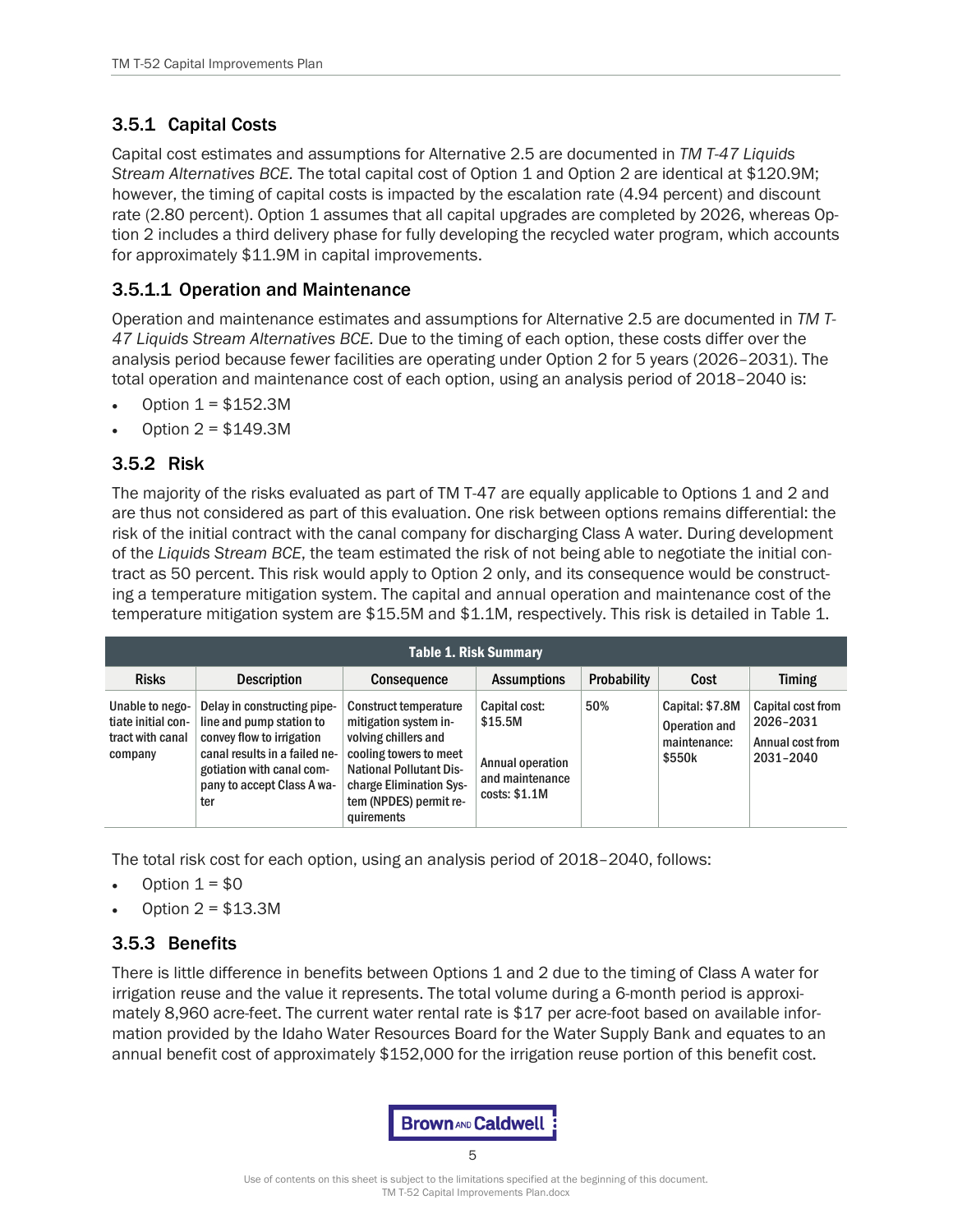The likelihood that this benefit cost will be realized is assumed to increase over time as water becomes scarcer in the Treasure Valley. The probability profiles for the additional water assets benefit are therefore 5-, 10-, and 15-percent. The additional water assets benefit cost timing for the industrial reuse component is 2026, 2031, and 2036 for Option 1. The additional water assets benefit cost timing for the industrial reuse component is 2031, 2036, and 2041 for Option 2.

The total benefit costs of each option, using an analysis period of 2018–2040, follows:

- Option  $1 = $5.3M$
- Option  $2 = $5.1M$

#### 3.5.4 Summary

A summary of the NPV results from the BCE is provided i[n Table 2.](#page-6-0) The BCE results indicate Option 1 as the lowest cost of asset ownership, which is primarily driven by the risks associated with delaying negotiations with the irrigation district for Option 2.

<span id="page-6-0"></span>

| Table 2. BCE Total Net Present Value Summary |                      |                      |                   |                      |             |  |  |  |  |  |  |
|----------------------------------------------|----------------------|----------------------|-------------------|----------------------|-------------|--|--|--|--|--|--|
| Alternative                                  | <b>Capital Costs</b> | <b>O&amp;M Costs</b> | <b>Risk Costs</b> | <b>Benefit Costs</b> | <b>NPV</b>  |  |  |  |  |  |  |
| Option 1: Phase II Upgrades Only             | \$120.9M             | \$152.3M             | \$0               | \$5.3 <sub>M</sub>   | (S343.4 M)  |  |  |  |  |  |  |
| Option 2: Phase II and Phase III Upgrades    | \$120.9M             | \$149.3M             | \$13.3M           | \$5.1 M              | (\$359.0 M) |  |  |  |  |  |  |

*O&M = operation and maintenance.*

#### 3.5.5 Sensitivity Analysis

The results are highly sensitive to the risk of the initial contracting and its likelihood to occur. If this risk is assigned a likelihood greater than 6 percent, Option 1 remains favored over Option 2. However, if the likelihood is less than 6 percent, the result changes and Option 2 is favored over Option 1. [Table 3](#page-6-1) shows the BCE results with the risk of initial contracting set at 6 percent.

<span id="page-6-1"></span>

| <b>Table 3. BCE Total Net Present Value Summary</b> |                      |                      |                   |                      |             |  |  |  |  |  |  |
|-----------------------------------------------------|----------------------|----------------------|-------------------|----------------------|-------------|--|--|--|--|--|--|
| Alternative                                         | <b>Capital Costs</b> | <b>O&amp;M Costs</b> | <b>Risk Costs</b> | <b>Benefit Costs</b> | <b>NPV</b>  |  |  |  |  |  |  |
| Option 1: Phase II and Phase III by 2026            | \$120.9M             | \$152.3M             | \$0               | \$5.3 M              | (\$343.4 M) |  |  |  |  |  |  |
| Option 2: Phase II by 2026 and Phase III<br>by 2031 | \$120.9M             | \$149.3M             | \$1.6M            | \$5.1 <sub>M</sub>   | (\$343.3 M) |  |  |  |  |  |  |

Further evaluation of funding approaches is required to determine whether Option 1 or Option 2 will be the Preferred Approach. The City may elect to fund a portion of the needed upgrades through debt such as a bond or State Revolving Fund loan, which would relieve some of the upward pressure on rates for Option 1 and may assist in developing the full recycled water program earlier. Therefore, capital improvement plans for each scenario are shown in Section 5.

## Section 4: Project Packaging Considerations

The Preferred Alternative represents an investment of approximately \$135M in the Nampa WWTP. The following section describes considerations for packaging and delivery methods for the Preferred Alternative. The main purpose of this discussion is to highlight considerations that should be carried forward to the preliminary design phase, which is when the preferred project packaging will be decided.

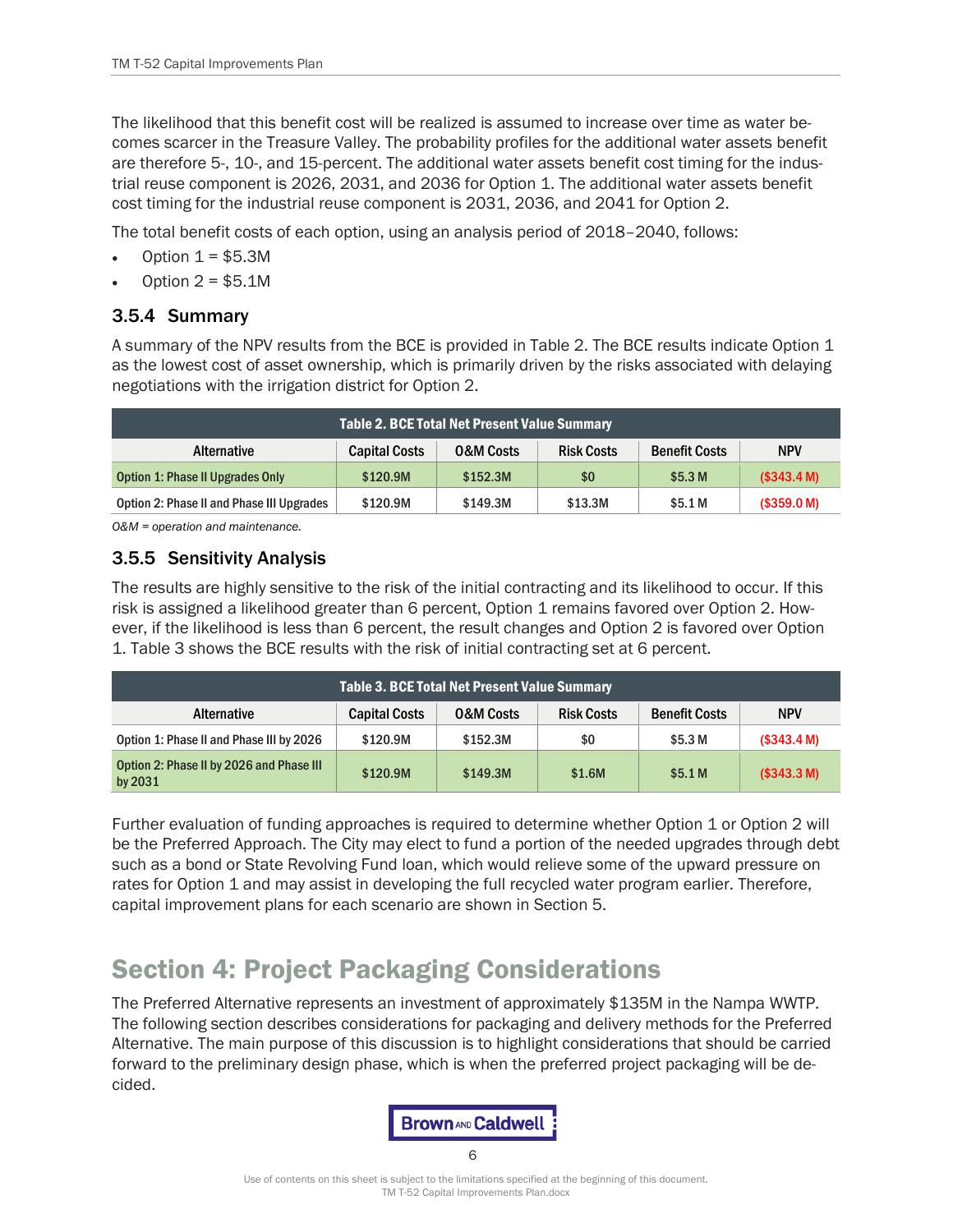## 4.1 Project Packaging Constraints

The team evaluated the pros/cons of several packaging options for delivering the Preferred Alternative. These options will be further refined during development of the Preliminary Engineering Report from 2018 to 2019 as equipment/process selections are performed and precise funding mechanisms are known. The following section describes the packaging constraints applicable to the Preferred Alternative including technical, schedule, market conditions, financial capacity, and organizational capacity.

#### 4.1.1 Technical Constraints

Technical constraints define the boundaries of project packaging to maintain Nampa WWTP hydraulic and treatment capacity during construction. These constraints also account for spatial limitations (e.g., a new process cannot be placed over an existing process until it is removed). The following bullets describe known technical constraints:

- Site layout
	- − Demolishing Secondary Clarifier, trickling filter effluent pump station, and Trickling Filter #1 needs to occur prior to constructing the new Blower Building and Aeration Basin #4.
- **Hydraulic** 
	- − The Filter Pump Station will set the hydraulic grade line for both tertiary and disinfection processes. This pump station should be designed in conjunction with these processes to reduce the risk of hydraulic limitations; coordination between the construction of these facilities will also be needed.
- **Treatment** 
	- − Primary Clarifier #1 rehabilitation should occur before taking Primary Clarifiers #2 or #3 offline for mechanism replacements.
	- − The new Blower Building should be constructed prior to or in parallel with Aeration Basin #4 to provide aeration to the new basin.
	- − Internal Mixed Liquor Recycle Pumps are needed prior to discharging to the irrigation canal to achieve sufficient nitrogen removal.
	- − RAS pumping and the new RAS pipeline should occur with or prior to Aeration Basin #4 construction.
	- − Final Clarifier #4 should be constructed before replacing existing mechanisms for Final Clarifiers #1 through #3 to maintain overall clarifier capacity.
	- − Tertiary Filtration could increase solids production by approximately 10 percent. This increase could impact the timing of solids facility expansion specifically related to centrifuges.
	- Digester #5 construction should occur before Digester #1 rehabilitation occurs (the unit would be offline during construction) in order to not limit the overall digester hydraulic retention time.

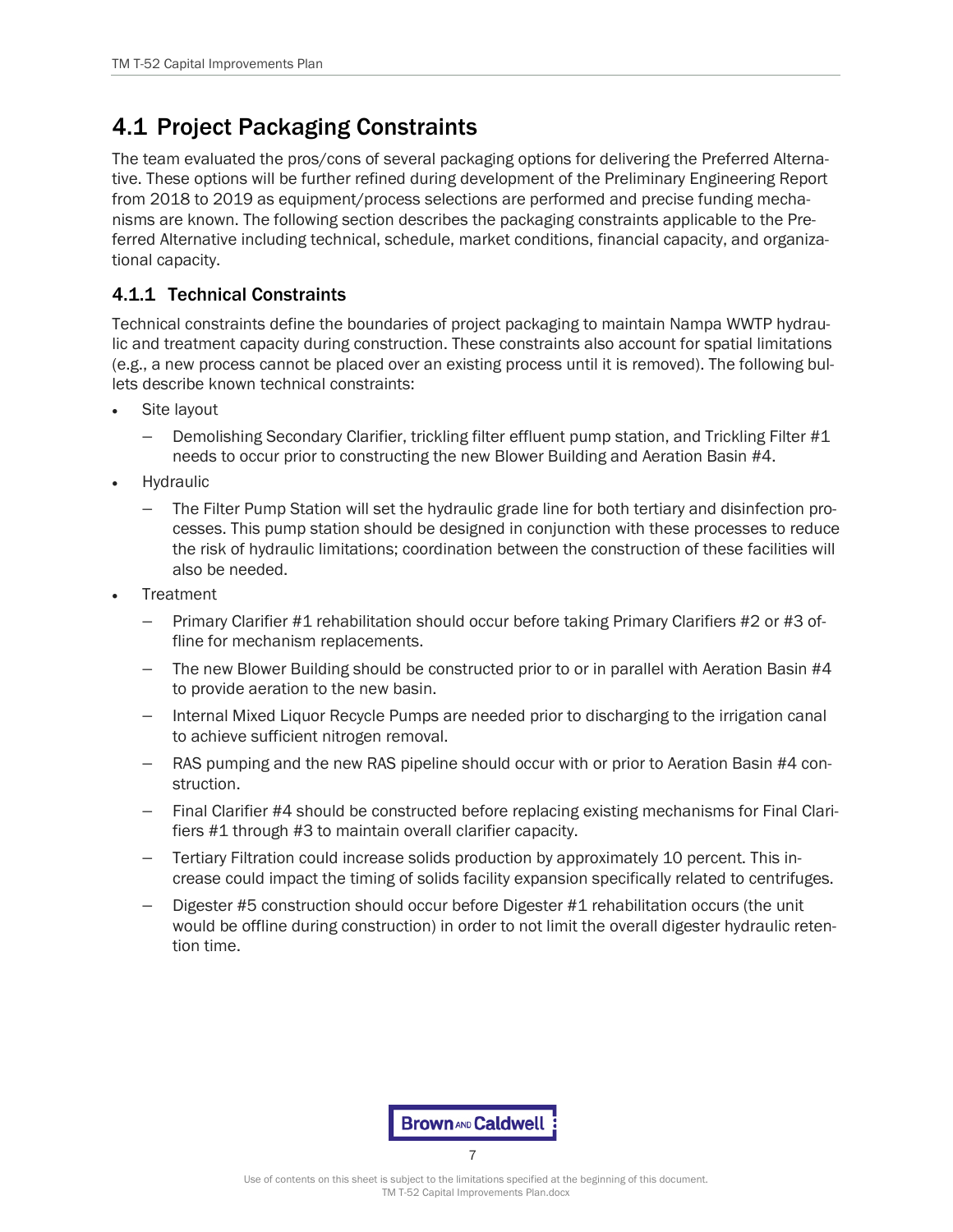## 4.1.2 Schedule Constraints

Schedule constraints define the impact to sequencing project packages and elements to meet known schedule requirements and activity durations. The following bullets show known schedule constraints:

- Provide Idaho Department of Environmental Quality (IDEQ) preliminary schedule for meeting permit limits by December 31, 2022.
- Meet final total phosphorus limits by August 31, 2026.
- Meet final effluent temperature limits by August 31, 2031.

### 4.1.3 Market Conditions

Nampa and the Treasure Valley are projected to have several large construction projects within and outside the wastewater sector. These projects include major expansions at the City of Meridian Water Reclamation Facility, City of Boise Lander Street Water Renewal Facility, and City of Boise West Boise Water Renewal Facility. In addition to these regional wastewater treatment projects, a new water treatment plant and transmission pipeline are planned for the Mountain Home Air Force Base. Collectively, these projects have the potential to reduce the availability of qualified local contractors to perform the Preferred Alternative. The following factors may influence cost and quality of Nampa WWTP projects:

- **Bidder's climate.** The more simultaneous projects in the region, the higher the cost of construction, particularly for trade crafts. This demand could lead to higher bid and change order prices on projects.
- Quality of contractors. Quality regional contractors may be committed to other projects potentially leading to situations where available contractors are less familiar with the work and local market labor to meet desired construction schedule.
- Trades availability. Electricians, pipefitters, plumbers, and carpenters could be limited resources with limited availability, and labor costs could increase or result in inexperienced workers.
- Contracting package sizes. There is a delicate balance to the package size (dollar value) of a construction project and contracting requirements. If the value is too large, it can preclude firms unable to meet bonding requirements. If the value is too small, the benefits of construction efficiency may not be obtained.
- **Local participation.** The City has a good history of working with local contractors in the Treasure Valley and is successfully completing Phase I Upgrades using these local firms. It is important to the City to maintain these relationships, so contracts should be packaged in a manner that allows them to compete effectively.

### 4.1.4 Financial Capacity Constraints

The City has historically used a mix of cash- and debt-funding for improvements at the Nampa WWTP. The City is currently evaluating funding options for the Phase II/III Upgrades including rates, bonds, and debt financing. The ultimate funding method selected will impact the feasibility of certain delivery approaches. For example, cash-funding improvements requires that projects be packaged and sequenced such that the spending does not exceed the City's ability to generate revenue. Debt financing of the improvements largely removes these constraints but requires additional early effort to allow the City to take on debt.

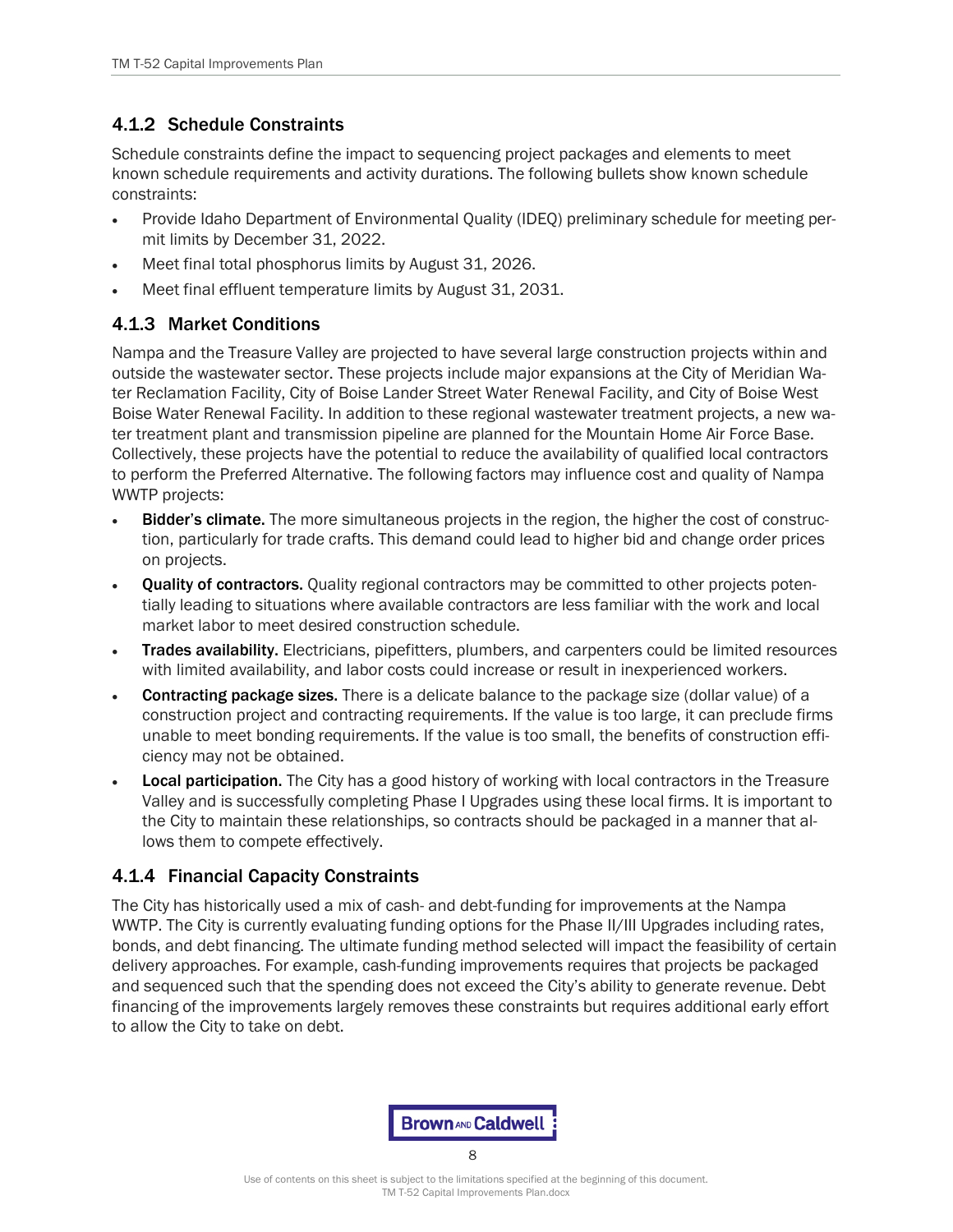#### 4.1.5 Organizational Capacity Constraints

Lastly, the capacity of an organization to successfully procure, execute, and manage multiple projects is a key consideration to project packaging. The City has retained a Program Manager, Brown and Caldwell (BC), to manage the delivery of the Phase II and Phase III Upgrades. This structure reduces but does not eliminate the demands on internal City resources. The following organizational capacity considerations are applicable when considering project delivery methods:

- Operation and maintenance staff can support a limited number of concurrent projects. Multiple, concurrent projects increase stresses to maintain plant operations during construction. For example, assuming one 4-hr workshop per month during construction for five concurrent projects is approximately 15 percent of a full-time employee in meetings alone. The commitment is likely to be 1–1.5 full-time employees during heavy design and construction periods. The efficiency of staff time is improved with fewer contracts.
- Contractor procurement cannot be performed in parallel with other activities within design-bidbuild delivery methods, which increases the project duration. Also, a limited number of concurrent procurements can be conducted to solicit qualified bidders and evaluate responses.

Based on these constraints, [Table 4](#page-10-0) shows their applicability to the Phase II and III Upgrades and the City. As previously noted, project packaging will be further refined during the development of the Preliminary Engineering Report.



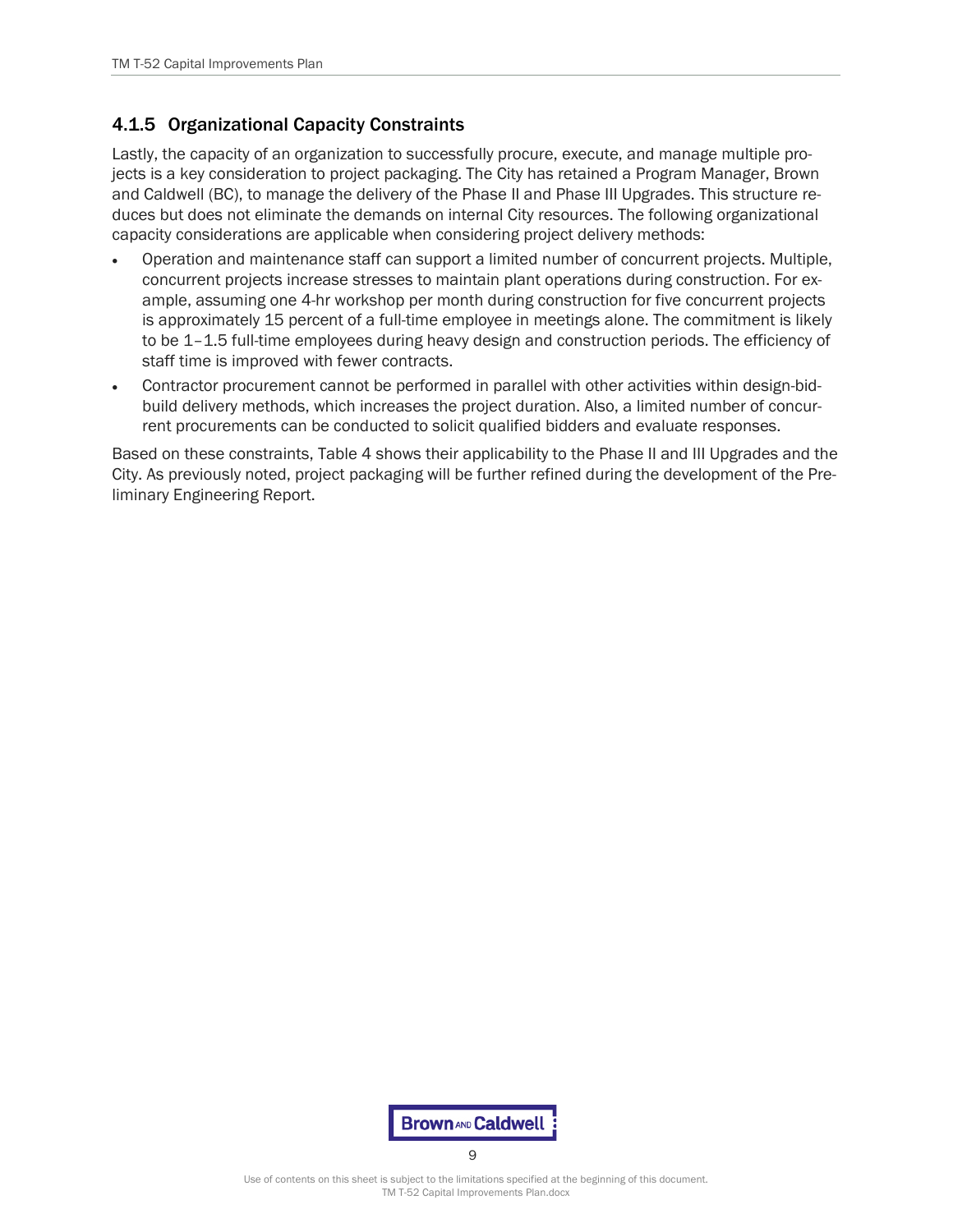<span id="page-10-0"></span>

|                           | <b>Table 4. Number of Contract Packages</b>                                                                                                                                                                                                               |                                                                                                                                                                                                                                                                                                |                                                                                                                                                                                                                                                                                                             |                                                                                                                                                                                                               |  |  |  |  |  |  |  |  |  |
|---------------------------|-----------------------------------------------------------------------------------------------------------------------------------------------------------------------------------------------------------------------------------------------------------|------------------------------------------------------------------------------------------------------------------------------------------------------------------------------------------------------------------------------------------------------------------------------------------------|-------------------------------------------------------------------------------------------------------------------------------------------------------------------------------------------------------------------------------------------------------------------------------------------------------------|---------------------------------------------------------------------------------------------------------------------------------------------------------------------------------------------------------------|--|--|--|--|--|--|--|--|--|
| <b>Constraint</b>         | $1 - 2$                                                                                                                                                                                                                                                   | $3 - 4$                                                                                                                                                                                                                                                                                        | $5 - 6$                                                                                                                                                                                                                                                                                                     | $6+$                                                                                                                                                                                                          |  |  |  |  |  |  |  |  |  |
| <b>Technical</b>          | Meeting site layout and hydraulic and treatment con-<br>straints requires close coordination with designer and<br>contractor.<br>Risk of process failures is partially transferred to con-<br>tractor.<br>Fewer conflicts on-site with fewer contractors. | Creates a logical set of packages based on process area (e.g.,<br>liquids, solids, tertiary, and repair and replacement projects).<br>Risk of process failures are managed through sequencing<br>packages.<br>Potential for contractor conflicts on-site greater than 1-2<br>package scenario. | Creates a logical set of packages based on process area (e.g.,<br>liquids, solids, tertiary, and repair and replacement projects).<br>Risk of process failures are managed through sequencing<br>$\bullet$<br>packages.<br>Potential for contractor conflicts on-site greater than 3-4<br>package scenario. | Greatest risk of on-site contrac<br>Risk would need to be mitigate<br>City owns more coordination ri                                                                                                          |  |  |  |  |  |  |  |  |  |
| <b>Schedule</b>           | Potentially longest design duration due to the number<br>of project elements under one contract.<br>Least control of project schedule during construction.<br>Greatest opportunity to coordinate multiple construc-<br>tion processes.                    | Design duration may be shortened through parallel activities.<br>Increased control of construction schedule over 1-2 packages<br>by sequencing efforts.<br>Coordination and construction sequencing efficiencies possi-<br>ble but less than 1-2 package scenario.                             | Design duration can be shortened through parallel activities<br>but unlikely to be shorter than 3-4 package scenario.<br>Increased control of construction schedule over 1-2 packages<br>by sequencing efforts.<br>Coordination and construction sequencing efficiencies limited.                           | Most control of schedule by se<br>packages.<br>Least opportunity for innovativ<br>tween multiple process elemer                                                                                               |  |  |  |  |  |  |  |  |  |
| <b>Market conditions</b>  | Lower opportunity for competition and ability to select<br>multiple contractors.<br>Large contract packages may limit involvement of local<br>engineering and construction companies.                                                                     | Design/Construction packages would be approximately \$35-<br>\$45M each, which limits number of local firms but offers a<br>greater opportunity than 1-2 packages.<br>Large contract packages may limit involvement of local engi-<br>neering and construction companies.                      | Design/Construction packages would be approximately \$25-<br>\$30M each. However, some projects may be significantly<br>smaller than others (e.g., repair and replacement projects vs.<br>tertiary process).                                                                                                | <b>Fewest limitations on contract</b><br>for local construction. Design/<br>proximately \$25M each or less<br>Most opportunity for qualified<br>ing projects of this value.<br>May not be enough qualified fi |  |  |  |  |  |  |  |  |  |
| <b>Financial capacity</b> | Least flexibility once project bidding has occurred (as-<br>suming Design-Bid-Build delivery method).<br>Likely best price because contractor can optimize<br>across multiple process/site elements. Contractor<br>able to organize work by trade.        | Some flexibility based on project packaging and sequencing.<br>Packages are large enough to encourage competition and al-<br>low for construction efficiencies.                                                                                                                                | Some flexibility based on project packaging and sequencing.<br>Packages are large enough to encourage competition and al-<br>low for construction efficiencies.<br>Packages fit within IDEQ funding capabilities.                                                                                           | Most flexibility by sequencing<br>changes.<br>Likely highest price because fe<br>obtained.                                                                                                                    |  |  |  |  |  |  |  |  |  |
| Organizational capacity   | Fewer internal resources needed to manage fewer con-<br>tractors/designers.<br>Least number of procurements required reduces pro-<br>ject schedule.                                                                                                       | More resources needed to manage contractors/designers but<br>similar to Phase I project efforts.                                                                                                                                                                                               | Increases number of internal and external resources to manage<br>multiple contractors and designers concurrently.                                                                                                                                                                                           | Most number of internal and ex<br>contractors and designers con<br>Most number of procurements                                                                                                                |  |  |  |  |  |  |  |  |  |



- Greatest risk of on-site contractor conflicts and staging challenges. Risk would need to be mitigated by staging projects.
- City owns more coordination risk between packages.
- Most control of schedule by sequencing design and construction packages.
- Least opportunity for innovative approaches and coordination between multiple process elements.
- Fewest limitations on contractors able to bid and best opportunity for local construction. Design/Construction packages would be approximately \$25M each or less.
- Most opportunity for qualified local firms with experience constructing projects of this value.
- May not be enough qualified firms for this many projects.
- Most flexibility by sequencing work to fit financial limitations and changes.
- Likely highest price because fewest construction efficiencies can be obtained.
- Most number of internal and external resources to manage multiple contractors and designers concurrently.
- Most number of procurements required.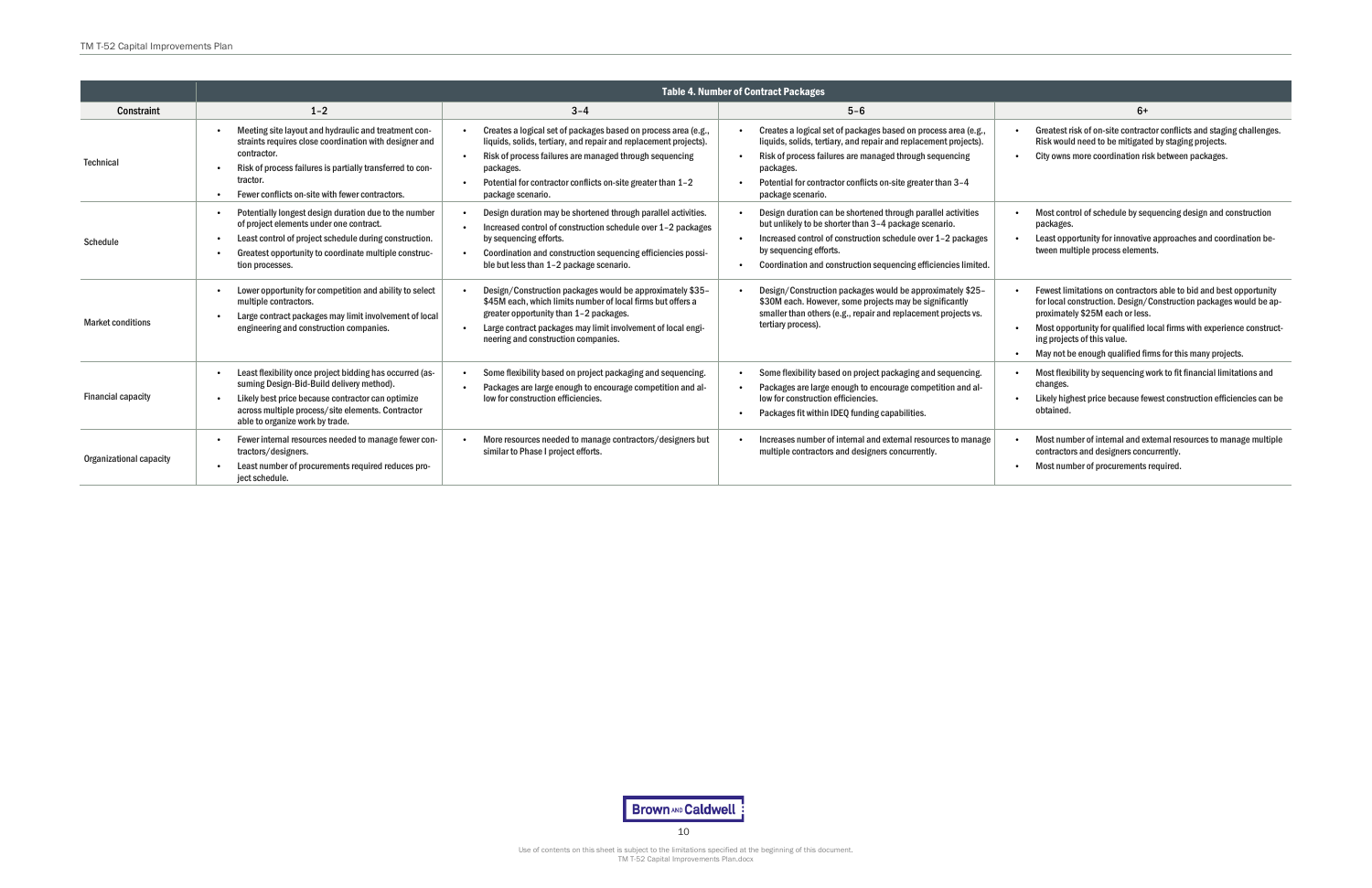## 4.2 Project Delivery Options

The City has historically delivered projects at the Nampa WWTP using a design-bid-build delivery method. Alternative delivery approaches may be warranted given the size and complexity of the Phase II and Phase III Upgrades. Figure 2 shows the typical contractual relationship between the owner (City of Nampa), engineer, and contractor as well as several pros and cons of each method. The delivery method and packaging approach work in concert with one another but can be selected independently from one another. For example, the City could choose to a deliver a single very large (\$100+ million) project using design-bid-build, multiple smaller projects (\$20–\$30 million each) using construction manager/general contractor methods, or a combination thereof. The decision on delivery method(s) will be determined during the Preliminary Engineering Phase in 2018/2019.



Use of contents on this sheet is subject to the limitations specified at the beginning of this document. TM T-52 Capital Improvements Plan.docx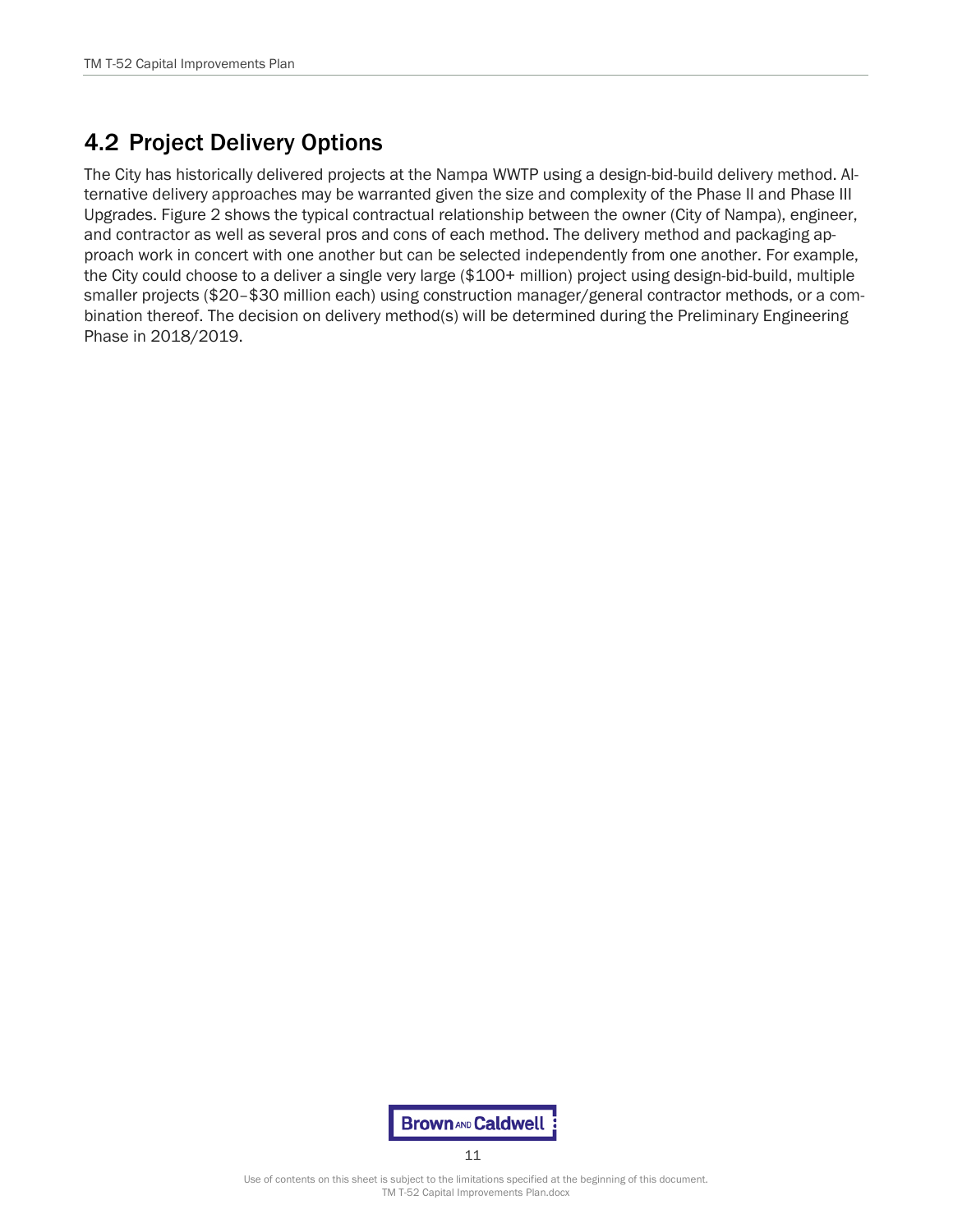**Brown AND Caldwell** 12

Use of contents on this sheet is subject to the limitations specified at the beginning of this document. TM T-52 Capital Improvements Plan.docx

#### Features/Process:

• City procures a design-build team (one contract) • D/B contractor designs and constructs project • Price is either negotiated or competitively bid • Variations of DB

- Progressive
- Lump Sum

#### Lump Sum Design Build

• Select Designer to prepare preliminary (10-30%) design or performance specificity

• Competitive procurement of DB Entity based on technical approach, schedule and price

• DB Entity performs final design and constructs project

· Promotes innovation and best value

- Requires least amount of City staff time
- Earliest certainty of cost and price competition • Best for meeting early schedule completion

- . Least choices by City in design and equipment
- Less familiar procurement method to City
- Less flexible to changed conditions because DB entity controls risk
- Least collaborative for working with operations during construction
- DB Entity controls sequencing

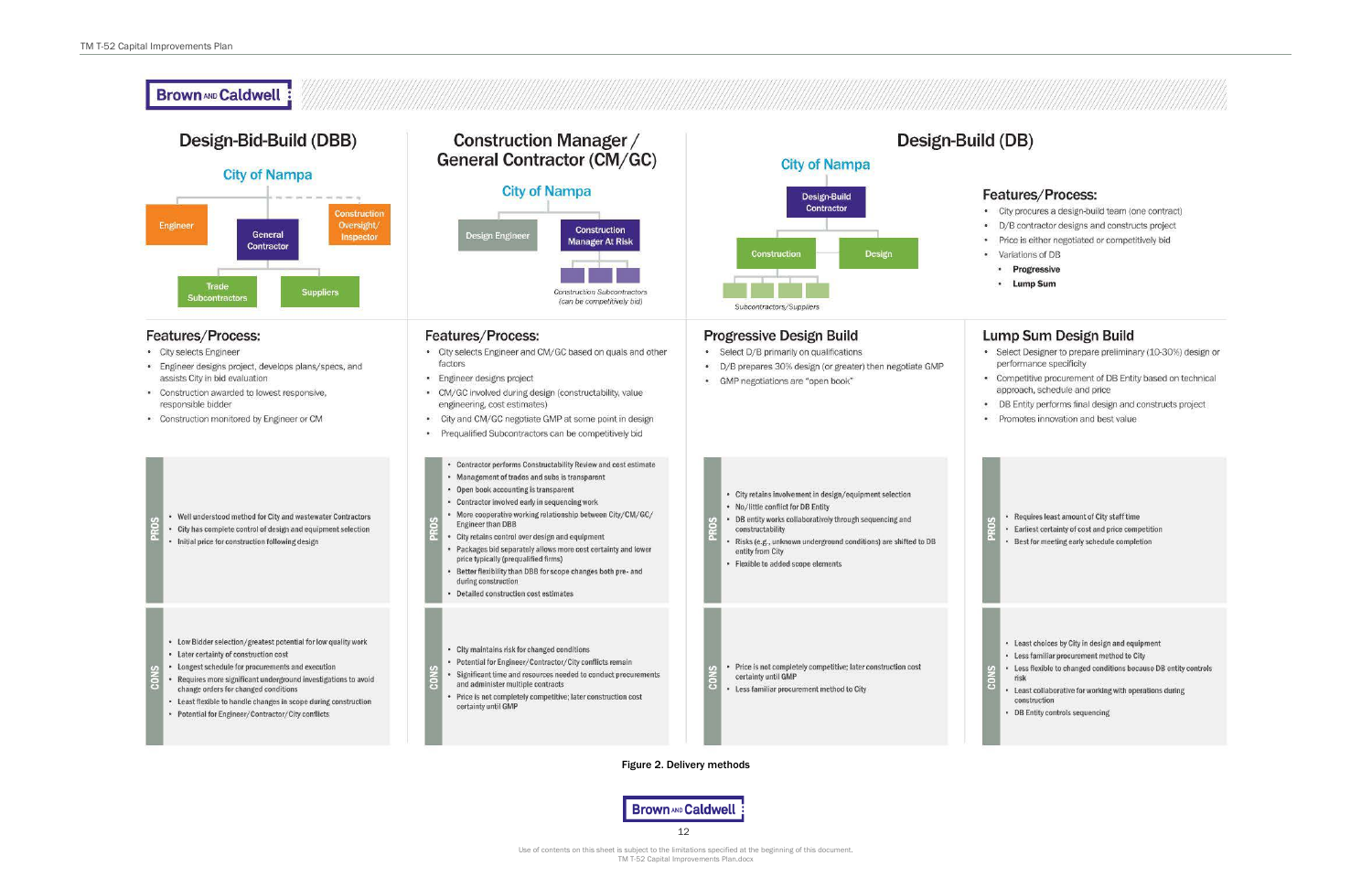# Section 5: Nampa Wastewater Program Delivery Plan

The following sections describe the expected costs and schedule for delivery of the Preferred Alternative as part of the Nampa Wastewater Program

## 5.1 Program Costs

The cost of the overall implementation of the Preferred Alternative can be captured in two categories: known costs (capital cost estimates) and unknown costs that may occur during program delivery (programmatic contingency). Each of these costs are described in the following sections.

### 5.1.1 Preferred Alternatives Capital Costs

The capital costs for the Preferred Alternative have been previously described in *TM T-47 Liquids Stream Alternatives BCE, TM T-51 Biosolids End Use Alternatives BCE*, and *TM T-50 Existing Asset Investment Evaluation*. These costs are summarized in [Table 5](#page-14-0) for clarity.



Use of contents on this sheet is subject to the limitations specified at the beginning of this document. TM T-52 Capital Improvements Plan.docx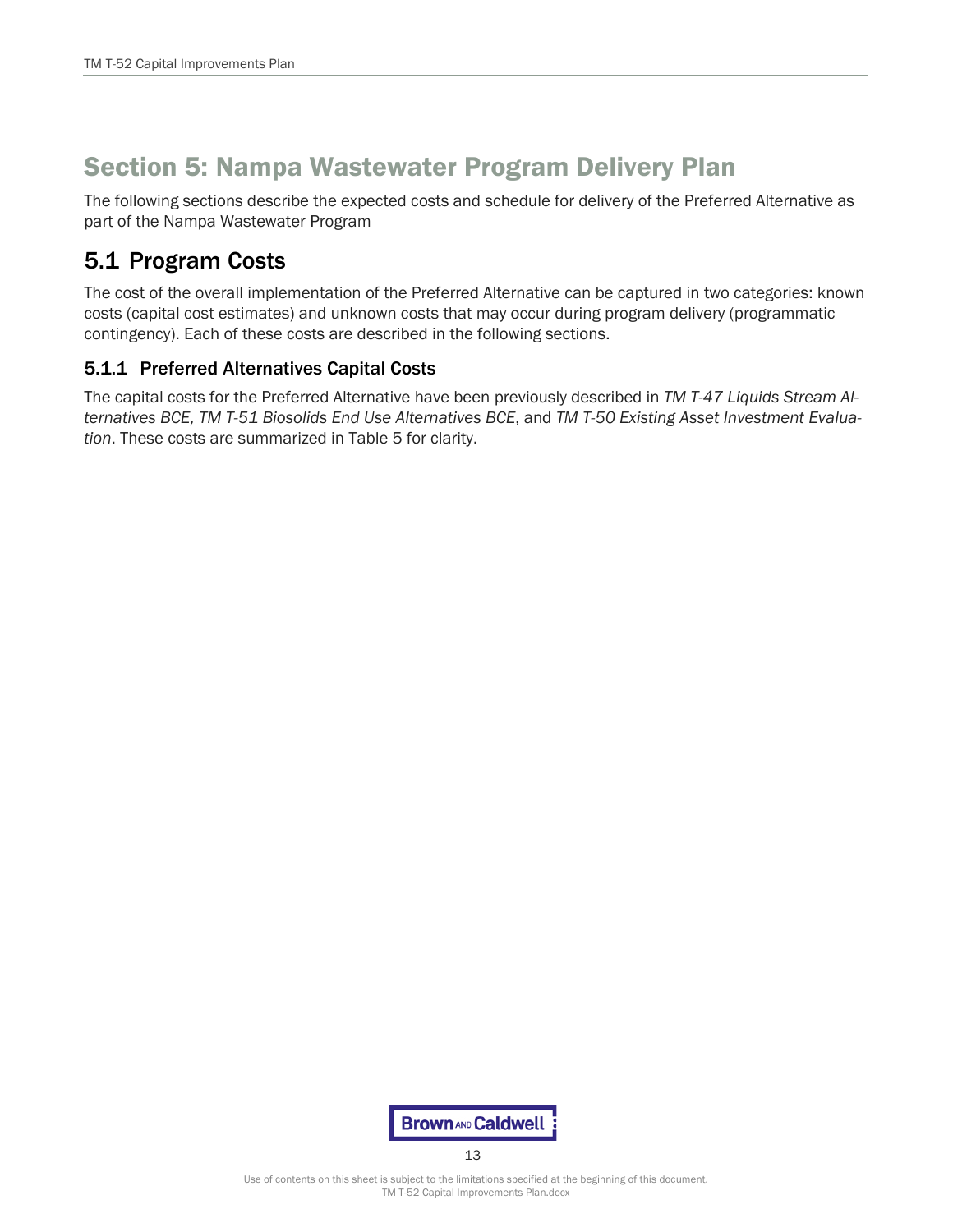<span id="page-14-0"></span>

| Table 5. Preferred Alternative Capital Cost Summary                                                   |                     |  |  |  |  |  |  |  |  |
|-------------------------------------------------------------------------------------------------------|---------------------|--|--|--|--|--|--|--|--|
| <b>Actions</b>                                                                                        | <b>Capital Cost</b> |  |  |  |  |  |  |  |  |
| Repair the Headworks process equipment, HVAC system, and replace MCCs 1 and 1A                        | \$2,493,000         |  |  |  |  |  |  |  |  |
| Repair the Primary Clarifier 1 structure, mechanism, and sludge pumps                                 | \$1,302,000         |  |  |  |  |  |  |  |  |
| <b>Repair Primary Clarifiers' 2 and 3 mechanisms</b>                                                  | \$174,000           |  |  |  |  |  |  |  |  |
| <b>Repair Primary Effluent Pump Station pumps</b>                                                     | \$228,000           |  |  |  |  |  |  |  |  |
| <b>Construct Aeration Basin #4</b>                                                                    | \$8,316,000         |  |  |  |  |  |  |  |  |
| Install internal mixed liquor recycle pumps and piping                                                | \$2,758,000         |  |  |  |  |  |  |  |  |
| <b>Construct a new Blower Building</b>                                                                | \$13,019,000        |  |  |  |  |  |  |  |  |
| Replace Final Clarifiers' 1, 2, and 3 mechanisms                                                      | \$1,454,000         |  |  |  |  |  |  |  |  |
| <b>Construct Final Clarifier #4</b>                                                                   | \$5,689,000         |  |  |  |  |  |  |  |  |
| Replace RAS Pumps 1, 2, 3, and 4                                                                      | \$344,000           |  |  |  |  |  |  |  |  |
| Replace the WAS Pumps and RAS Piping                                                                  | \$363,000           |  |  |  |  |  |  |  |  |
| Construct a sidestream struvite treatment process                                                     | \$8,751,000         |  |  |  |  |  |  |  |  |
| Construct a tertiary filtration system including a pump station                                       | \$38,197,000        |  |  |  |  |  |  |  |  |
| Construct an ultraviolet disinfection system to meet Class A recycled water standards                 | \$8,457,000         |  |  |  |  |  |  |  |  |
| Construct an effluent pump station and forcemain to convey Class A recycled water to industrial users | \$3,725,000         |  |  |  |  |  |  |  |  |
| Construct an effluent pump station and forcemain to convey Class A recycled water to irrigation users | \$9,161,000         |  |  |  |  |  |  |  |  |
| Replace the Post Aeration Basin Process including structure and blower                                | \$2,405,000         |  |  |  |  |  |  |  |  |
| Construct primary sludge thickening                                                                   | \$9,153,000         |  |  |  |  |  |  |  |  |
| Construct Primary Digester #5 and the corresponding relocation of the waste gas burner                | \$9,100,000         |  |  |  |  |  |  |  |  |
| <b>Expand the Solids Handling Facility</b>                                                            | \$4,187,000         |  |  |  |  |  |  |  |  |
| Construct a new Laboratory Building with additional administrative space                              | \$2,525,000         |  |  |  |  |  |  |  |  |
| Repair Primary Sludge Pumps 1, 2, and 3                                                               | \$48,000            |  |  |  |  |  |  |  |  |
| <b>Repair Primary Digester #1</b>                                                                     | \$550,000           |  |  |  |  |  |  |  |  |
| Repair Digester Mixing Pumps 1, 2, and 3                                                              | \$66,000            |  |  |  |  |  |  |  |  |
| Repair Digester Recirculation Pumps 3 and 4                                                           | \$44,000            |  |  |  |  |  |  |  |  |
| Replace MCCs 4, 6, 7, and 10                                                                          | \$2,140,000         |  |  |  |  |  |  |  |  |
| Replace MCC 2B1                                                                                       | \$535,000           |  |  |  |  |  |  |  |  |
| Replace washer/compactor                                                                              | \$68,000            |  |  |  |  |  |  |  |  |
| <b>TOTAL</b>                                                                                          | \$135,252,000       |  |  |  |  |  |  |  |  |

#### 5.1.2 Long-Term Capital Plan

The Preferred Alternative represents the needed investments at the Nampa WWTP until 2031. It encompasses upgrades needed to address changing regulatory conditions, repair aging assets, and provide capacity for further residential, commercial, and industrial growth. Beyond 2031, additional investments will be needed to maintain the expected level of service for the Nampa WWTP. These future upgrades will be needed to address potential future regulatory changes, continue investment in aging assets, and further expand capacity.

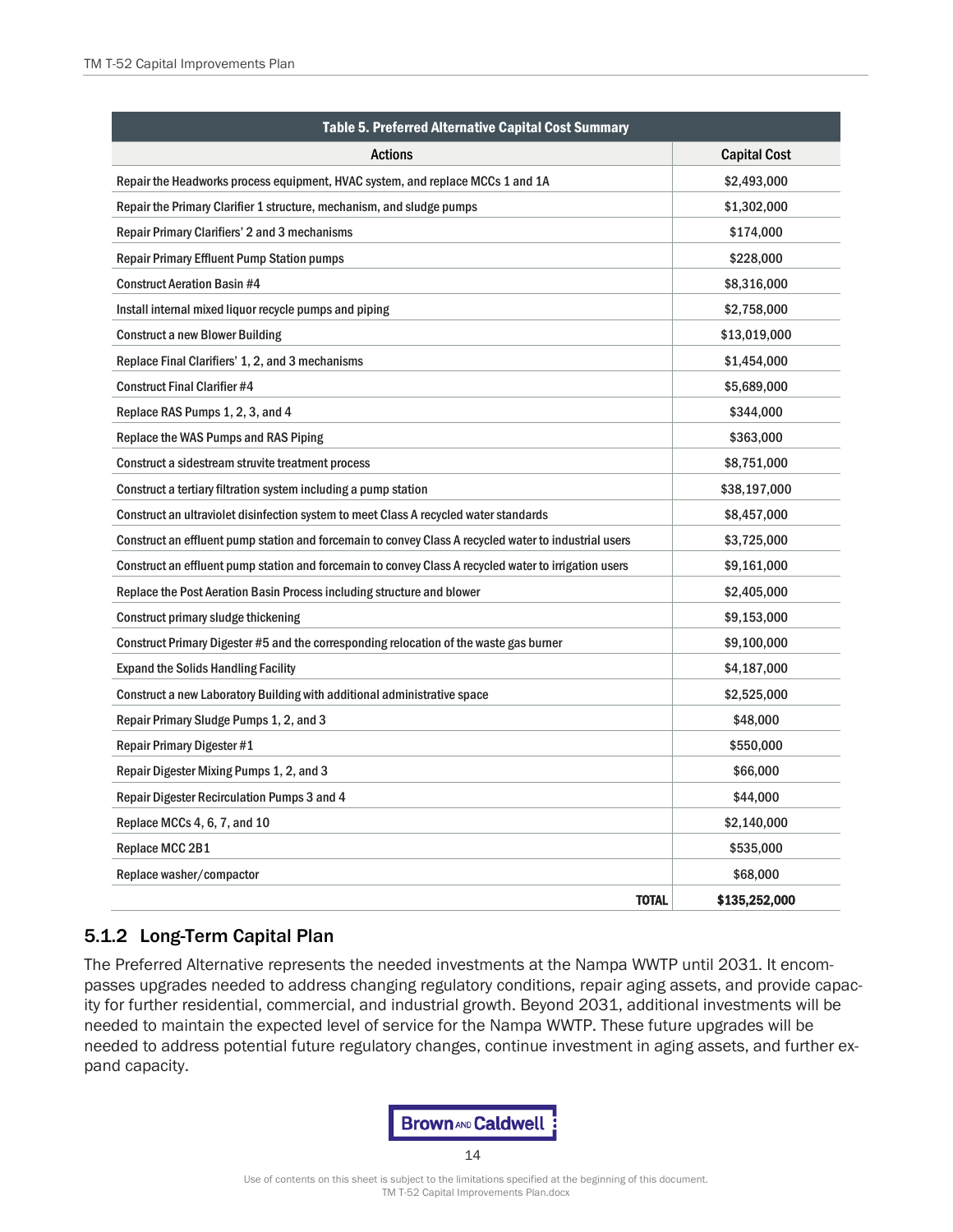#### 5.1.2.1 Future Regulatory Requirements

The *Liquids Stream Alternatives BCE* (TM T-47) identified a risk for the Preferred Alternative related to the regulation of additional constituents for surface water discharge. This risk encompasses the potential need for addressing either microconstituents (such as endocrine disrupting compounds, pharmaceuticals, and personal care products) or decreased metals limits (such as mercury, cyanide, and/or copper). The regulation of additional surface water constituents was assumed to require the construction of an ozonation system to achieve compliance with future permit limits with the capital cost for this system estimated at \$41,032,000. Further, the analysis in TM T-47 estimated a risk probability of 80 percent for these limits to be implemented by 2041, which would require the construction of this system within this capital planning horizon. For the purposes of capital planning, it is assumed that an ozonation system will be required by 2040 to meet future regulatory requirements. Therefore, the capital costs for this system have been included in the capital improvements plan between 2036 and 2040 (see Section 5.3). The timing and approach to these upgrades should be further evaluated if and when these future regulations are enacted.

#### 5.1.2.2 Future Capacity Requirements

The Preferred Alternative includes needed capacity improvements to achieve the 2040 flow and loading projections as described in *TM T-46 Nampa Wastewater Flow and Loading Projections.* However, further capacity expansion may be required between 2040 and 2045. Annual flow and loading projections have not been prepared for this period due to the availability of population projections. Therefore, as a conservative assumption for capital planning, the construction of potential upgrades needed within the period have been included between 2036 and 2040. It is projected that these upgrades will include replacing the Influent Pump Station (\$4.3M), adding Primary Digester #6 along with associated upgrades to the digester feed system (\$9.1M), and constructing Final Clarifier #5 (\$5.7M). In total, these upgrades represent an investment of \$19.1M between 2036 and 2040.

#### 5.1.2.3 Repair and Replacement Funding

To maintain ongoing process functions within the Nampa WWTP, the City will need to continually fund rehabilitation and repair projects to maintain the current level of service and meet customer expectations. The Phase II and III Upgrades will significantly increase the replacement value of the Nampa WWTP; therefore, additional funding should be set aside to plan for future needs. The team estimated the amount of funding needed for the future repair and replacement projects using the following assumptions:

- The total capital cost of Phase II and III Upgrades is estimated to be \$120.86 million including markups, nearly doubling the replacement value of the Nampa WWTP.
	- Structures and equipment that are part of the Phase II Upgrades have varied estimated lives. Based on the structures and types of equipment associated with these Upgrades, the team made the following assumptions regarding estimated life:
		- Structures (e.g., buildings, clarifiers, pipelines): 50 years
		- Specialized equipment (e.g., UV equipment, blowers, struvite process): 15 years
		- Standard equipment (e.g., pumps): 20 years
	- − The annual replacement value was estimated by taking 1 divided by the estimated useful life multiplied by the capital cost including markups. For example, the construction of Aeration Basin #4 has an estimated capital cost of \$8.32M and is predominately structural with an estimated life of 50 years. Therefore, the annual replacement value is 1/50 times \$8.32 million, which equals \$166,000 per year. For processes that contained multiple asset categories (i.e., structural and standard equipment), the capital cost was proportioned based on each category and multiplied by its applicable estimated life.

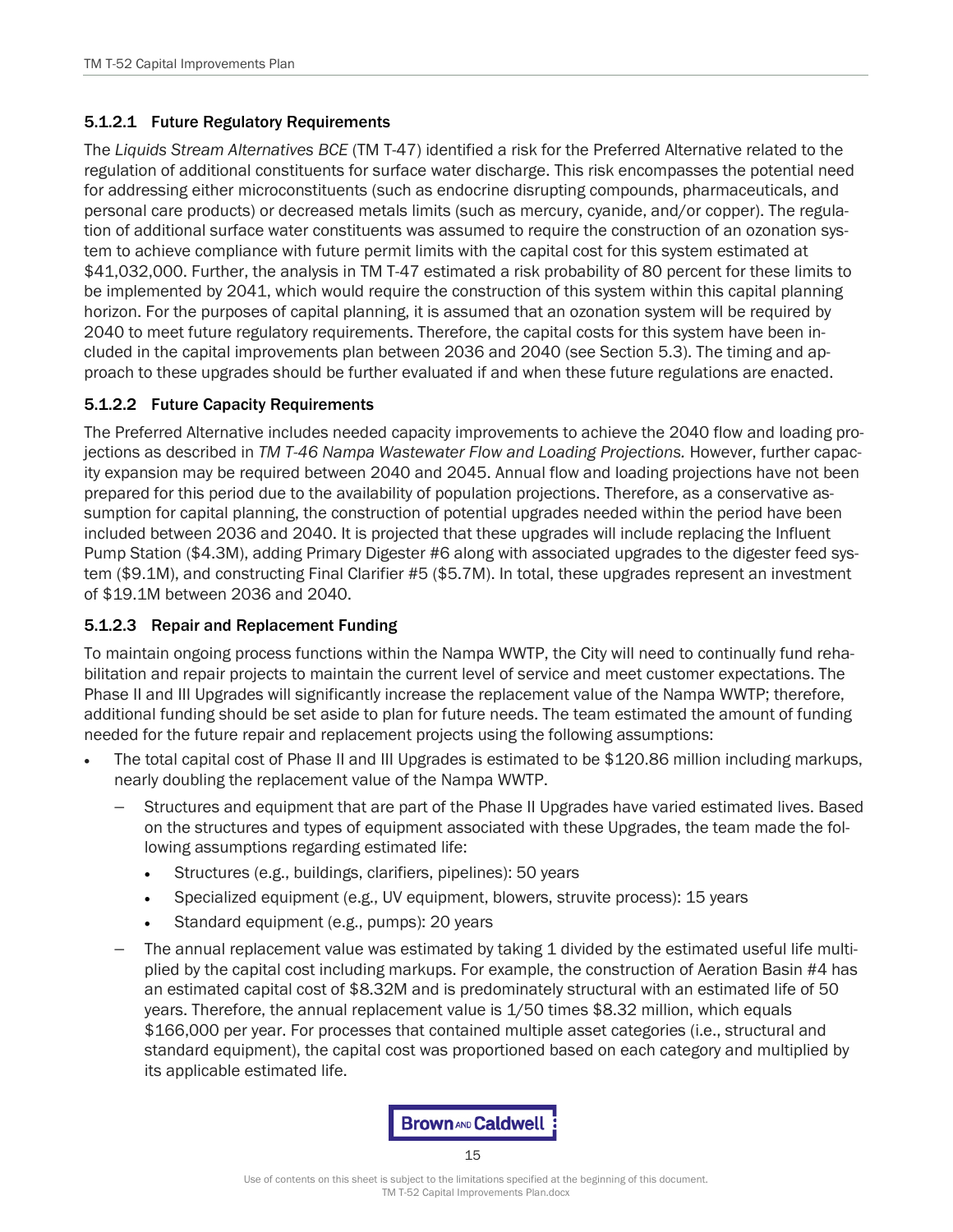- The annual replacement value of new assets in the Phase II Upgrades is approximately \$5.5 million, which equates to an annual renewal rate of approximately 4.6 percent per year. This rate results in an average renewal of these assets at 17 years.
- The Phase II and III Upgrades contain a similar distribution of asset types to the existing Nampa WWTP including structures, specialized equipment, and standard equipment; therefore, the same annual replacement percentage can be applied to the existing Nampa WWTP Phase I Upgrades to estimate the annual replacement value.

The ongoing repair and replacement funding represents the average annual expenditures that will be needed to maintain the performance and condition of the Nampa WWTP. Assuming a 4.6 percent renewal rate for assets (average expected useful life of approximately 17 years), this corresponds to an annual investment of \$5.7M once the Preferred Alternative is fully implemented. The City has elected to begin funding this reinvestment in 2026 starting at \$2.5M with annual increases in funding until full implementation is reached in 2035. Unlike projects noted in TM T-50, the planned improvements related to these expenditures have not been determined. The implementation of the ongoing asset management program described in *TM T-45 Nampa Wastewater Treatment Plant Existing Asset Evaluation* would identify the projects to be completed with this funding.

#### 5.1.3 Programmatic Contingency

Programmatic contingency provides flexibility for capital programs during the design and construction phases to address unplanned work. There are several standard methods for developing a programmatic contingency including percentage of total capital estimates (10–30 percent), risk register, and lessons learned from past projects. The goal of a programmatic contingency fund remains the same: ensure adequate funding for Phase II and III Upgrades that is reliable and sufficient to complete the planned work.

The team decided to use a risk register approach to develop the programmatic contingency. A risk register is a summary of relevant project risks that have the potential to add costs to a project. There are two primary components of each risk in a risk register: likelihood and consequence. Likelihood is assigned a percentage based on current and historical understanding of how likely that risk will occur. Consequence is the monitory value that risk would have if it occurs to the project. By multiplying the likelihood and consequence, the risk to the project can be quantified. In this circumstance, this risk is called the programmatic contingency. At a workshop held on September 12, 2017, the City and BC brainstormed an initial risk register and estimated programmatic contingency.

The risk register is split into five categories including Process, Regulatory, Repair and Replacement, Construction, and Policy. The purpose of categorizing each risk is to aid in determining its timing and possible mitigation strategies. For example, the risk of locating underground utilities and conflicts may increase overall construction costs by 10 percent; this risk is likely to occur during construction and is an accepted risk. Given these conditions, this risk is likely to result in an amount of program contingency to mitigate the cost. Alternatively, the risk of changes in state, federal, or landfill requirements for biosolids could change resulting in significant cost increases. This risk is outside the City's control and is acceptable risk but likely unfunded through programmatic contingency. Most risks add costs to the overall project budget to account for potential events that may occur during the project. Some risks are "negative risk" values because they would represent benefits and cost savings to the project. For example, an increase in the discharge allowed for total phosphorus would result in a less costly technology to meet the requirements and reduce the capital cost of the program. These potential benefits have been accounted for in the preliminary risk register as well.

[Table 6](#page-17-0) shows the preliminary risk register that served as the basis for the programmatic contingency estimate. The table shows each risk, its potential impact (consequence), likelihood, risk strategy, and whether the risk is funded or unfunded. The programmatic contingency needed for Phase II and Phase III Upgrades is \$15,488,000 and \$151,000, respectively. The total programmatic contingency needed is \$15,639,000.

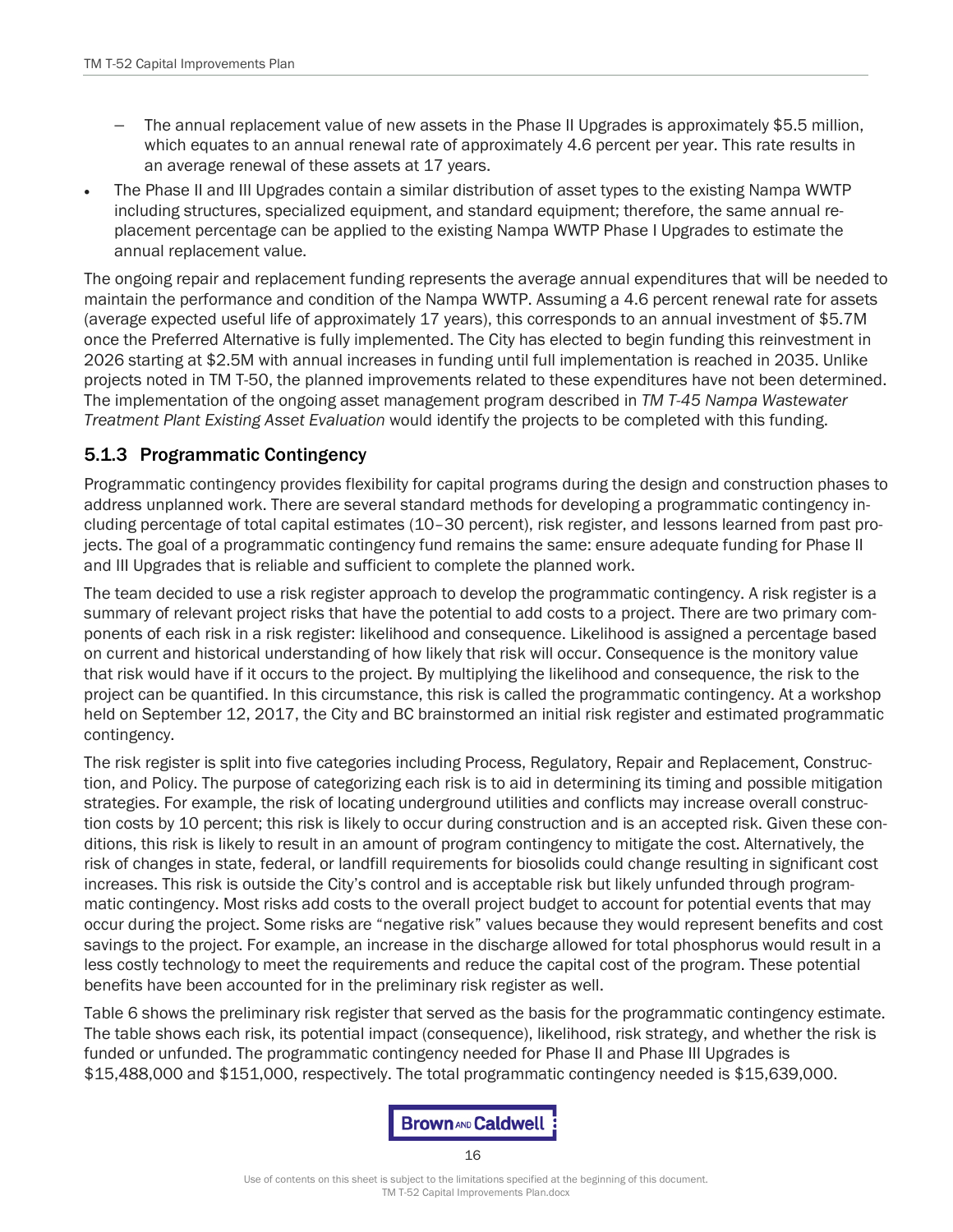



TM T-52 Capital Improvements Plan.docx

<span id="page-17-0"></span>

| Table 6. Programmatic Contingency Estimate                                                                                                                          |                                                      |             |                               |                  |                         |                                       |                              |                                                                                                                                               |  |  |  |  |
|---------------------------------------------------------------------------------------------------------------------------------------------------------------------|------------------------------------------------------|-------------|-------------------------------|------------------|-------------------------|---------------------------------------|------------------------------|-----------------------------------------------------------------------------------------------------------------------------------------------|--|--|--|--|
| <b>Risk Overview</b>                                                                                                                                                |                                                      | Probability | <b>Adjusted Risk</b><br>Value | <b>Timing</b>    | Category                | <b>Risk Strategy</b>                  | <b>Funded</b><br>Contingency | <b>Mitigation Strategy</b>                                                                                                                    |  |  |  |  |
| Additional was tewater characterization data or peaking factor leads to lower capacity than expected                                                                | \$8,316,000                                          | 5%          | \$415,800                     | Phase II         | <b>Process</b>          | Accept-funded                         | \$415,800                    |                                                                                                                                               |  |  |  |  |
| Changes in The Amalgamated Sugar Company discharges result in need for additional carbon. (Reduce only carbon<br>and not total Kjeldahl nitrogen)                   | \$500,000                                            | 25%         | \$125,000                     | <b>Phase II</b>  | <b>Process</b>          | Accept-funded                         | \$125,000                    |                                                                                                                                               |  |  |  |  |
| Opportunity to buy remaining capacity from Simplot to offset need for capital improvements related to flow                                                          | \$20,000,000                                         | 40%         | $-$ \$8,000,000               | <b>Phase II</b>  | <b>Process</b>          | Accept-funded                         | $-$ \$8,000,000              |                                                                                                                                               |  |  |  |  |
| Reduction in total nitrogen requirement for recycled water to 30 milligrams per liter total nitrogen                                                                | $-$2,758,000$                                        | 10%         | $-$ \$275,800                 | <b>Phase III</b> | Regulatory              | Accept-funded                         | $-$ \$275,800                |                                                                                                                                               |  |  |  |  |
| Reduction in total phosphorus requirement for discharge to 0.35 milligrams per liter year-round                                                                     | $-$ \$21,398,000                                     | 5%          | $-$1,069,900$                 | <b>Phase II</b>  | Regulatory              | Accept-funded                         | $-$1,069,900$                |                                                                                                                                               |  |  |  |  |
| Changes in NPDES permit results in need for additional unit processes                                                                                               | \$41,032,000                                         | 1%          | \$410,320                     | <b>Phase III</b> | Regulatory              | Accept-funded                         | \$410,320                    |                                                                                                                                               |  |  |  |  |
| Inability to obtain recycled water permit results in need to build temperature facilities                                                                           | \$15,596,000                                         | 5%          | \$779,800                     | <b>Phase III</b> | Regulatory              | Mitigate                              | \$0                          | Project phasing will be planned around negotiations<br>with the IDEQ and Pioneer.                                                             |  |  |  |  |
| Changes in state, federal, or landfill requirements for Class B biosolids disposal result in implementing Class A                                                   | \$25,225,000                                         | 2%          | \$504,500                     | <b>Phase III</b> | Regulatory              | Accept-unfunded                       | \$0                          |                                                                                                                                               |  |  |  |  |
| Issues identified during design require that Headworks is replaced (rather than equipment repaired)                                                                 | \$18,211,000                                         | 10%         | \$1,821,100                   | <b>Phase II</b>  | Repair &<br>replacement | Accept-funded                         | \$1,821,100                  |                                                                                                                                               |  |  |  |  |
| Issues identified during design require that Primary Clarifier #1 is replaced (rather than repaired)                                                                | \$4,073,000                                          | 25%         | \$1,018,250                   | <b>Phase II</b>  | Repair &<br>replacement | Accept-funded                         | \$1,018,250                  |                                                                                                                                               |  |  |  |  |
| Issues identified during design require that Post Aeration Basin is replaced (rather than repaired)                                                                 | \$2,530,000                                          | 10%         | \$253,000                     | <b>Phase II</b>  | Repair &<br>replacement | Accept-funded                         | \$253,000                    |                                                                                                                                               |  |  |  |  |
| Issues identified during design require that Primary Sludge Pumps 1, 2, and 3 are replaced (rather than repaired)                                                   | \$140,000                                            | 5%          | \$7,000                       | <b>Phase III</b> | Repair &<br>replacement | Accept-funded                         | \$7,000                      |                                                                                                                                               |  |  |  |  |
| Issues identified during design require that Digester Mixing Pumps 1, 2, and 3 are replaced (rather than repaired)                                                  | \$192,000                                            | 5%          | \$9,600                       | <b>Phase III</b> | Repair &<br>replacement | Accept-funded                         | \$9,600                      |                                                                                                                                               |  |  |  |  |
| Owner-requested changes (outside of current project scope) result in 10% increase in overall project price                                                          | \$13,500,000                                         | 30%         | \$4,050,600                   | <b>Phase II</b>  | Construction            | Accept-funded                         | \$4,050,600                  |                                                                                                                                               |  |  |  |  |
| Underground utilities and conflicts increase overall construction costs by 10% (based on Project Group A data)                                                      | \$13,500,000                                         | 25%         | \$3,375,000                   | <b>Phase II</b>  | <b>Construction</b>     | Accept-funded                         | \$3,375,000                  |                                                                                                                                               |  |  |  |  |
| Weather, construction sequencing, or other factors lengthen schedule and result in violations of NPDES permit                                                       | \$450,000                                            | 5%          | \$22,500                      | <b>Phase II</b>  | <b>Construction</b>     | Mitigate                              | \$0                          | Project sequencing will be considered throughout de-<br>sign process to limit risk. Also, potentially addressed<br>through delivery approach. |  |  |  |  |
| NPDES permit violations during construction as a result of process upsets, industrial inputs, construction sequenc-<br>ing, or other factors                        | \$75,000                                             | 5%          | \$3,750                       | Phase II         | Construction            | Mitigate                              | \$0                          | Project sequencing will be considered throughout de-<br>sign process to limit risk. Also, potentially addressed<br>through delivery approach. |  |  |  |  |
| Bidding climate (i.e., availability of trades, availability of general contractors, etc.) at time of bid results in bid prices<br>that are 10% higher than expected | \$40,500,000                                         | 25%         | \$10,125,000                  | <b>Phase II</b>  | Construction            | Accept-funded                         | \$10,125,000                 |                                                                                                                                               |  |  |  |  |
| Delay in funding decision, delay in design schedule, or City-caused delays results in shortened project schedule in-<br>creasing overall project cost by 10%        | \$13,500,000                                         | 25%         | \$3,375,000                   | Phase II         | Policy                  | Accept-funded                         | \$3,375,000                  |                                                                                                                                               |  |  |  |  |
|                                                                                                                                                                     | <b>Phase II Upgrades Contingency</b><br>\$15,488,000 |             |                               |                  |                         |                                       |                              |                                                                                                                                               |  |  |  |  |
|                                                                                                                                                                     |                                                      |             |                               |                  |                         | <b>Phase III Upgrades Contingency</b> | \$151,000                    |                                                                                                                                               |  |  |  |  |
|                                                                                                                                                                     |                                                      |             |                               |                  |                         | <b>TOTAL CONTINGENCY</b>              | \$15,639,000                 |                                                                                                                                               |  |  |  |  |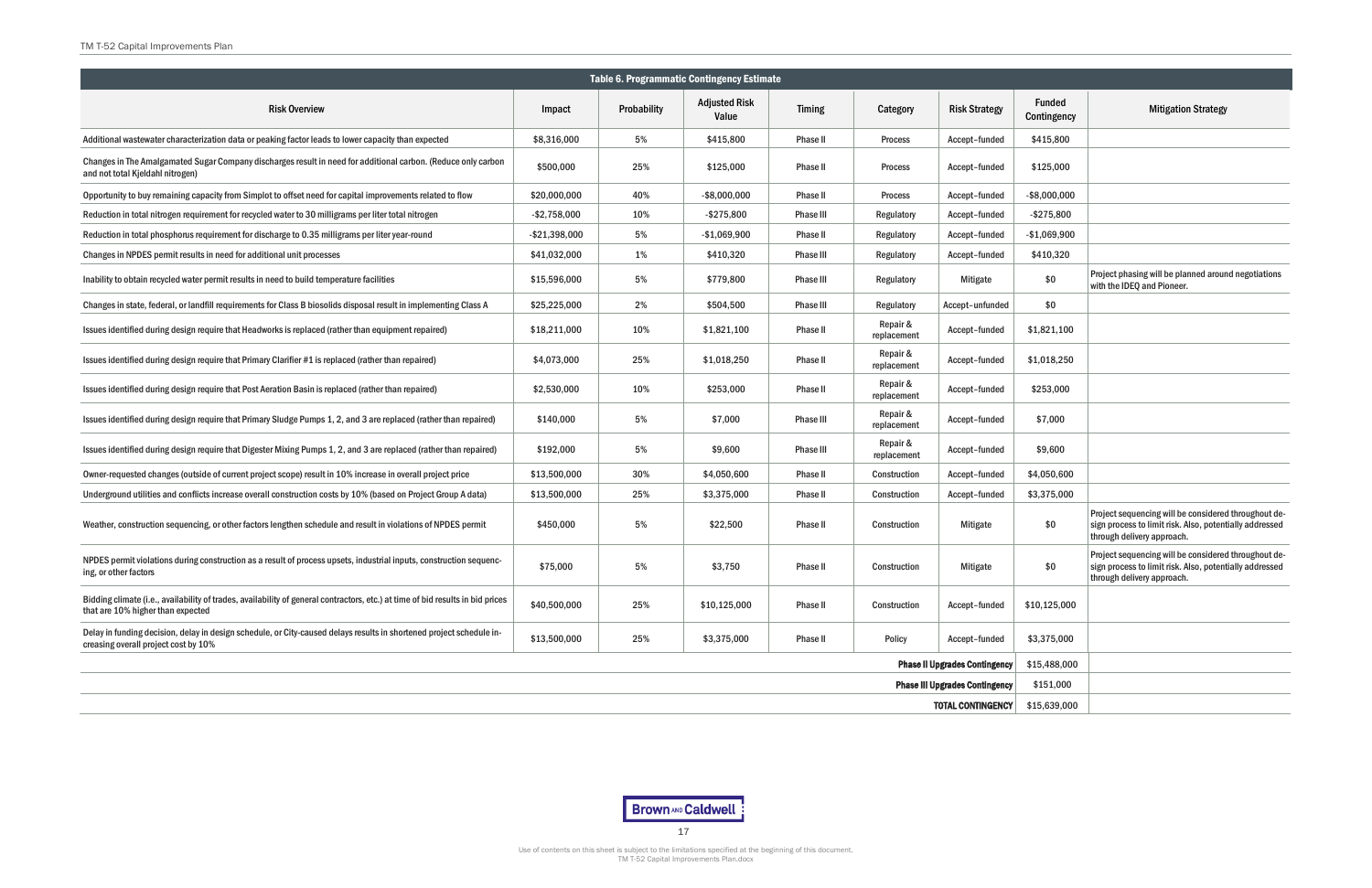## 5.2 Preliminary Program Schedule

Nampa has elected to use a phased approach to needed upgrades at the Nampa WWTP. Many of the upgrades associated with the Preferred Alternative are needed to meet the City's final effluent total phosphorus limit, which becomes effective in 2026. However, the impetus for the creation of the full recycled water program is the new effluent temperature limit, which does not become effective until 2031. As noted in Section 3, the City may elect to construct the Preferred Alternative exclusively through the Phase II Upgrades, which would eliminate the need for the Phase III Upgrades.

Figure 3 shows the preliminary project schedule for implementing the Preferred Alternative through the Phase II and III Upgrades to the Nampa WWTP. For each phase, it is expected that the overall implementation will require approximately 8 years from the start of the preliminary design phase through the completion of construction and start-up. The actual schedule will be further developed based on the selected project delivery and packaging approaches.

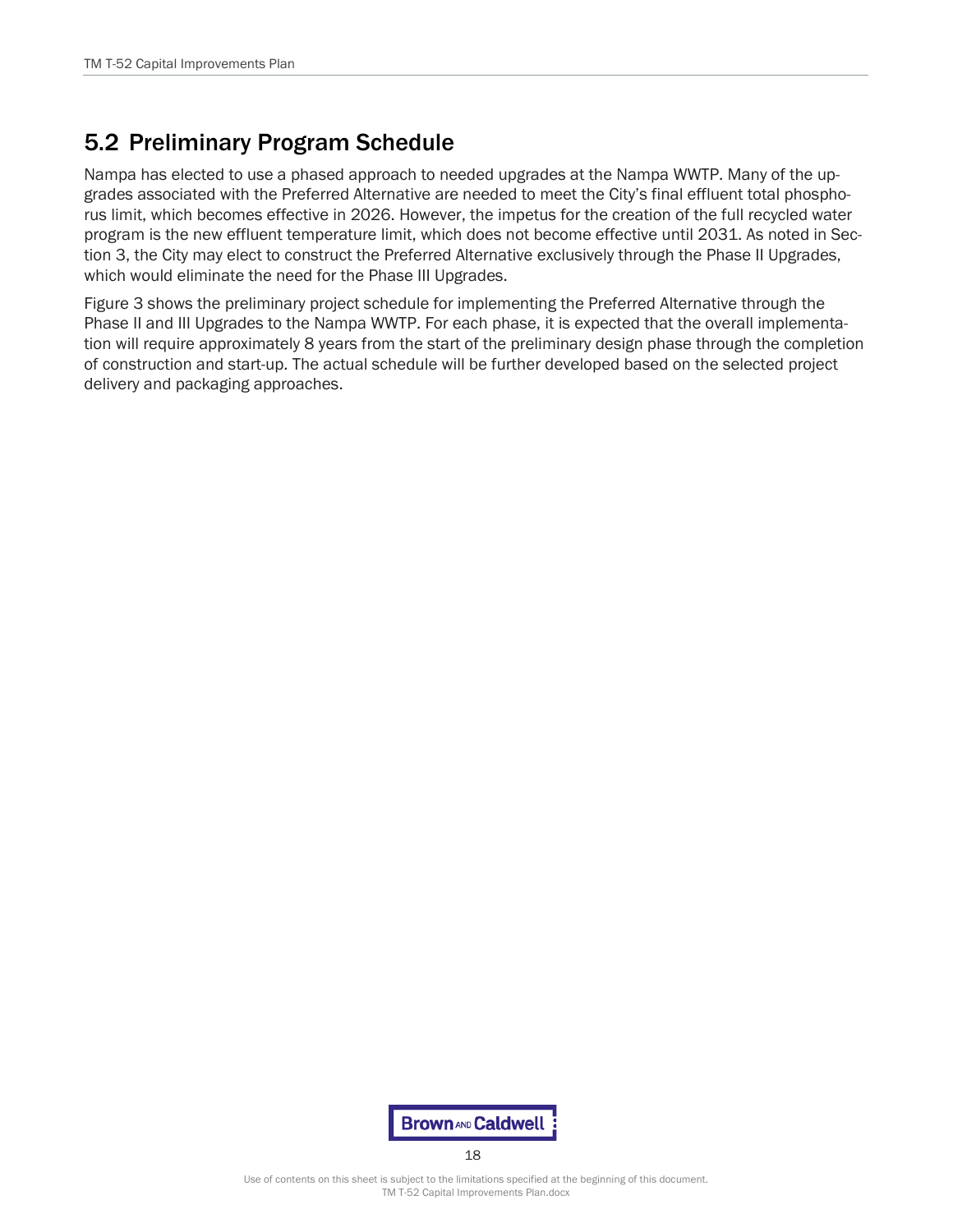



Use of contents on this sheet is subject to the limitations specified at the beginning of this document. TM T-52 Capital Improvements Plan.docx

#### Figure 3. Preferred alternative delivery schedule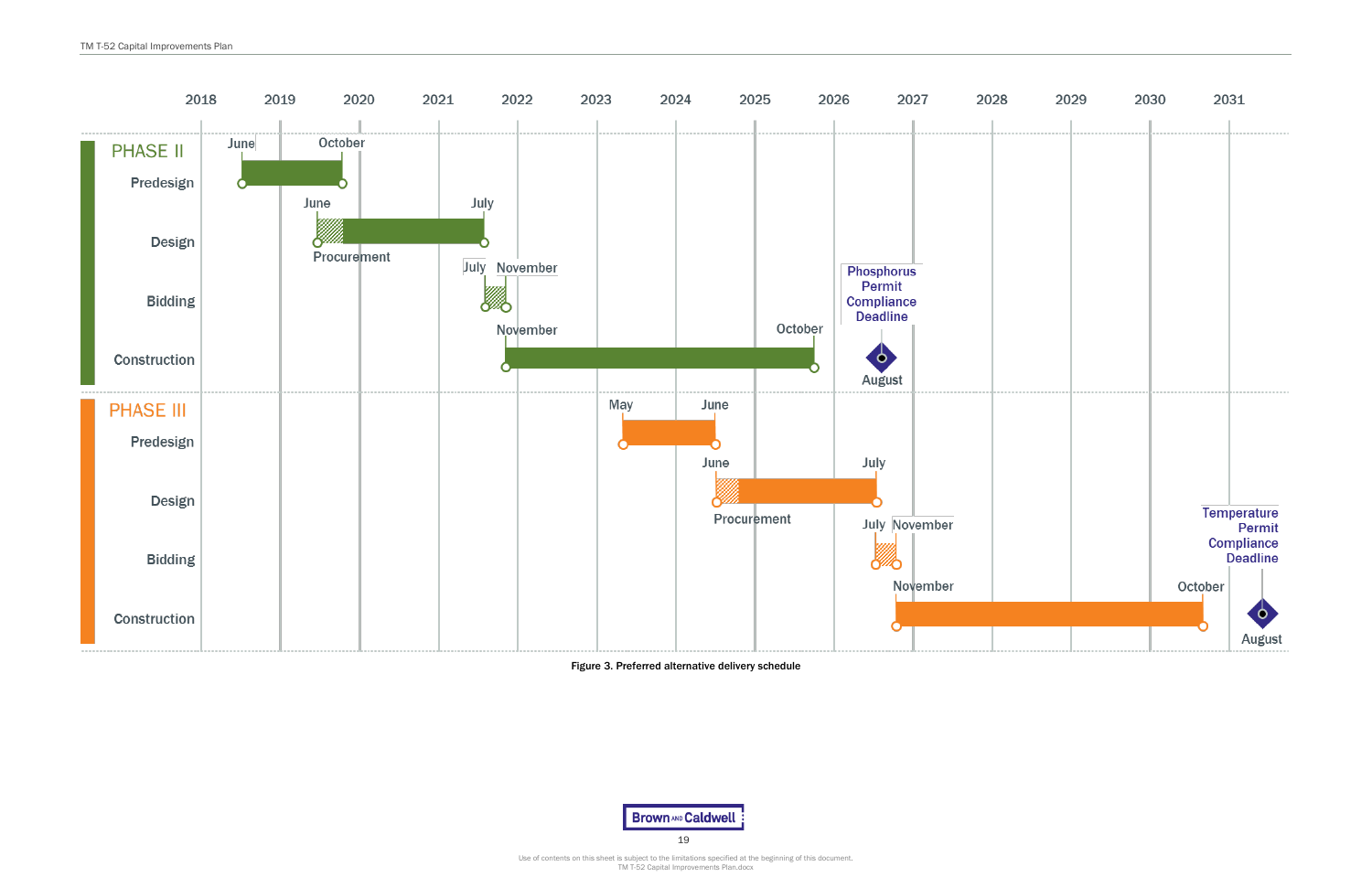## 5.3 Capital Improvements Plan

The Preferred Alternative (Section 5.1.1.) is composed of investments to meet increasingly stringent regulatory requirements, repair or replace gaining infrastructure, and accommodate future residential, commercial, and industrial growth. A programmatic contingency has also been established based on the potential risks that may be experienced during the implementation of the Preferred Alternative (Section 5.1.3). Additionally, future investments at the Nampa WWTP are expected to address future regulatory requirements (Section 5.1.2.1.), provide future capacity (Section 5.1.2.2.), and provide for the systematic investment in the assets at the Nampa WWTP (Section 5.1.2.3.). In combination, these investments represent the expected capital improvements for the Nampa WWTP between 2018 and 2040.

Two capital improvements plans have been prepared for the Nampa WWTP. As noted in Section 3, the approach to project phasing is largely dependent on the risks associated with delayed implementation of discharge to an irrigation canal. These risks will be better understood as the City negotiates the specifics of this approach with an irrigation district. Therefore, a capital improvements plan has been prepared for both project phasing alternatives considered in Section 3. [Table 7](#page-21-0) shows Phase II and III Upgrades constructed simultaneously from 2018–2025, whereas [Table 8](#page-21-1) shows Phase II and III Upgrades separated but still meeting the City's NPDES requirements. More detailed project sequence and duration estimates for these projects will occur during the Preliminary Engineering phase. Projects in Phase II and III Upgrades are expected to have a 5–8-year project duration encompassing Preliminary Engineering, Final Design, Procurement, Construction, and Commissioning/Start-Up.

Implementing the capital improvements will also increase the operating costs for the Nampa WWTP. While these costs are not included in Tables 7 or 8 because they are not capital investments, it is important that these costs be captured in future City budgeting. The incremental increase in annual operating costs resulting from implementing the Preferred Alternative is \$4.48M after the completion of the Phase II Upgrades and \$0.16M after the completion of the Phase III Upgrades (total of \$4.64M).

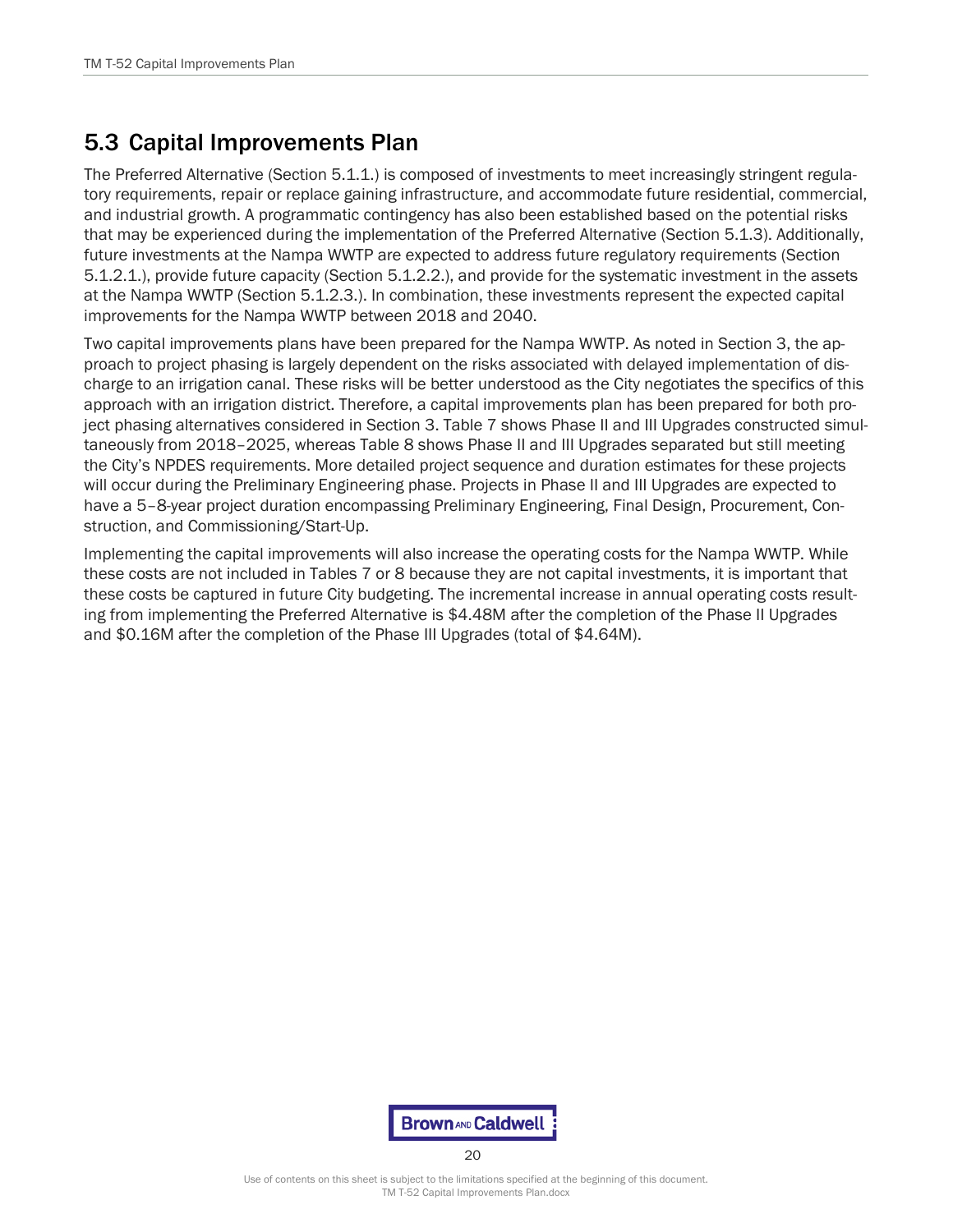<span id="page-21-0"></span>

| Table 7. Capital Improvements Plan: Early Capital Scenario (2017 dollars, in millions) |        |        |         |         |         |         |         |         |         |         |         |         |         |               |               |              |
|----------------------------------------------------------------------------------------|--------|--------|---------|---------|---------|---------|---------|---------|---------|---------|---------|---------|---------|---------------|---------------|--------------|
| Project                                                                                | FY2018 | FY2019 | FY 2020 | FY 2021 | FY 2022 | FY 2023 | FY 2024 | FY 2025 | FY 2026 | FY 2027 | FY 2028 | FY 2029 | FY 2030 | FYs 2031-2035 | FYs 2036-2040 | <b>Total</b> |
| Phase II                                                                               | \$1.27 | \$2.54 | \$7.16  | \$5.37  | \$23.15 | \$23.15 | \$23.15 | \$23.15 | \$0     | \$0     | \$0     | \$0     | \$0     | \$0           | \$0           | \$108.94     |
| Phase III                                                                              | \$0.14 | \$0.28 | \$0.78  | \$0.59  | \$2.53  | \$2.53  | \$2.53  | \$2.53  | \$0     | \$0     | \$0     | \$0     | \$0     | \$0           | \$0           | \$11.91      |
| Repair and rehab                                                                       | \$0.13 | \$0.27 | \$0.75  | \$0.56  | \$3.21  | \$2.92  | \$2.41  | \$2.41  | \$0     | \$0.52  | \$0.04  | \$0     | \$0     | \$0.55        | \$0.60        | \$14.37      |
| <b>Programmatic contingency</b>                                                        | \$0    | \$0    | \$0     | \$0     | \$15.64 | \$0     | \$0     | \$0     | \$0     | \$0     | \$0     | \$0     | \$0     | \$0           | \$0           | \$15.64      |
| Future regulatory requirements                                                         | \$0    |        | \$0     | \$0     | \$0     | \$0     | \$0     | \$0     | \$0     | \$0     | \$0     | \$0     | \$0     | \$0           | \$41.03       | \$41.03      |
| <b>Future capacity expansion</b>                                                       |        |        | \$0     | \$0     | \$0     | \$0     | \$0     | \$0     | \$0     | \$0     | \$0     | \$0     | \$0     | \$0           | \$19.06       | \$19.06      |
| Repair and replacement funding                                                         | \$0.00 | \$0.00 | \$0.00  | \$0.00  | \$0.00  | \$0.00  | \$0.00  | \$0.00  | \$2.51  | \$2.85  | \$3.19  | \$3.53  | \$3.87  | \$24.45       | \$27.80       | \$68.20      |
| <b>Total</b>                                                                           | \$1.54 | \$3.09 | \$8.69  | \$6.52  | \$44.53 | \$28.60 | \$28.09 | \$28.09 | \$2.51  | \$3.37  | \$3.23  | \$3.53  | \$3.87  | \$25.00       | \$88.49       | \$279.15     |

<span id="page-21-1"></span>

| Table 8. Capital Improvements Plan: Late Capital Scenario (2017 dollars, in millions) |        |        |         |         |         |         |         |         |         |         |         |         |         |               |               |              |
|---------------------------------------------------------------------------------------|--------|--------|---------|---------|---------|---------|---------|---------|---------|---------|---------|---------|---------|---------------|---------------|--------------|
| Project                                                                               | FY2018 | FY2019 | FY 2020 | FY 2021 | FY 2022 | FY 2023 | FY 2024 | FY 2025 | FY 2026 | FY 2027 | FY 2028 | FY 2029 | FY 2030 | FYs 2031-2035 | FYs 2036-2040 | <b>Total</b> |
| Phase II                                                                              | \$1.27 | \$2.54 | \$7.16  | \$5.37  | \$23.15 | \$23.15 | \$23.15 | \$23.15 | \$0     | \$0     | \$0     | \$0     | \$0     | \$0           | \$0           | \$108.94     |
| Phase III                                                                             | \$0    | \$0    | \$0     | \$0     | \$0.00  | \$0.14  | \$0.28  | \$0.78  | \$0.59  | \$2.53  | \$2.53  | \$2.53  | \$2.53  | \$0.00        | \$0.00        | \$11.91      |
| Repair and rehab                                                                      | \$0.13 | \$0.27 | \$0.75  | \$0.56  | \$3.21  | \$2.92  | \$2.41  | \$2.41  | \$0     | \$0.52  | \$0.04  | \$0     | \$0     | \$0.55        | \$0.60        | \$14.37      |
| Programmatic contingency                                                              | \$0    | \$0    | \$0     | \$0     | \$15.49 | \$0     | \$0     | \$0     | \$0.15  | \$0     | \$0     | \$0     | \$0     | \$0           | \$0           | \$15.64      |
| Future regulatory requirements                                                        | \$0    | \$0    | \$0     | \$0     | \$0     | \$0     | \$0     | \$0     | \$0     | \$0     | \$0     | \$0     | \$0     | \$0           | \$41.03       | \$41.03      |
| Future capacity expansion                                                             | \$0    | \$0    | \$0     | \$0     | \$0     | \$0     | \$0     | \$0     | \$0     | \$0     | \$0     | \$0     | \$0     | \$0           | \$19.06       | \$19.06      |
| Repair and replacement funding                                                        | \$0.00 | \$0.00 | \$0.00  | \$0.00  | \$0.00  | \$0.00  | \$0.00  | \$0.00  | \$2.51  | \$2.85  | \$3.19  | \$3.53  | \$3.87  | \$24.45       | \$27.80       | \$68.20      |
| <b>Total</b>                                                                          | \$1.40 | \$2.81 | \$7.91  | \$5.93  | \$41.85 | \$26.21 | \$25.84 | \$26.34 | \$3.25  | \$5.90  | \$5.76  | \$6.06  | \$6.40  | \$25.00       | \$88.49       | \$279.15     |